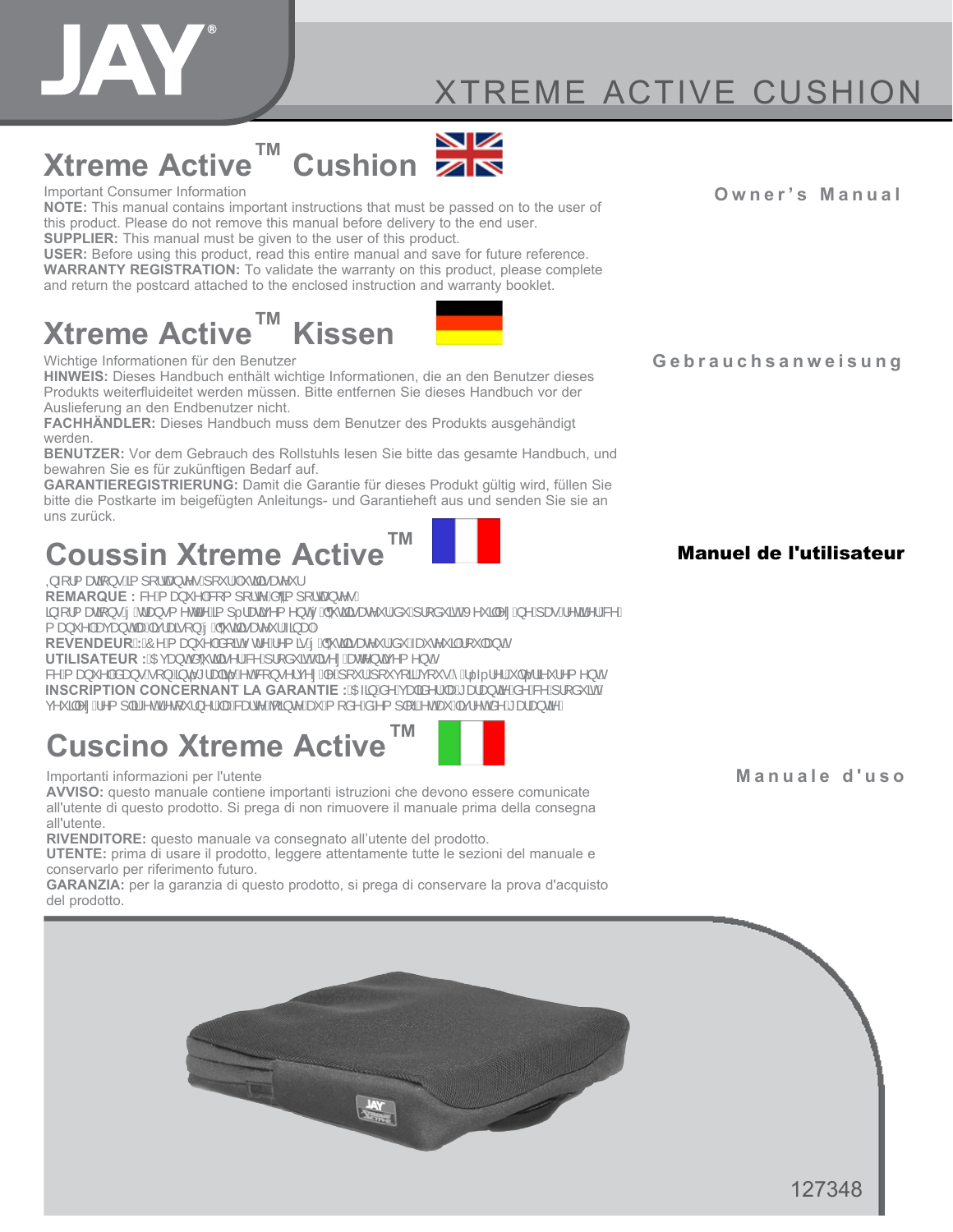| $\blacksquare$        |    |
|-----------------------|----|
| $\mathbb{Z}$          |    |
| <b>ENGLISH</b>        | 6  |
| Warnings              | 6  |
| Installation          |    |
| Maintenance/Cleaning  | 9  |
| <b>Cleaning Chart</b> | 10 |
| Reassembling          | 11 |
| Warranty              | 11 |
|                       |    |



| <b>DEUTSCH</b>    | 12 |
|-------------------|----|
| Warnungen         | 12 |
| Montage           | 13 |
| Montage           | 14 |
| Pflege/Reinigung  | 15 |
| Reinigungstabelle | 16 |
| Wiedereinbau      | 17 |
| Garantie          | 17 |
|                   |    |

 $\mathbb{P}$ 



| 18 |
|----|
| 18 |
| 19 |
| 21 |
| 22 |
| 23 |
| 23 |
|    |

| <b>ITALIANO</b>        | 24 |
|------------------------|----|
| Avvertenze             | 24 |
| Installazione          | 25 |
| Manutenzione/Pulizia   | 27 |
| Grafico Per La Pulizia | 28 |
| Riassemblaggio         | 29 |
| Garanzia               | 29 |
|                        |    |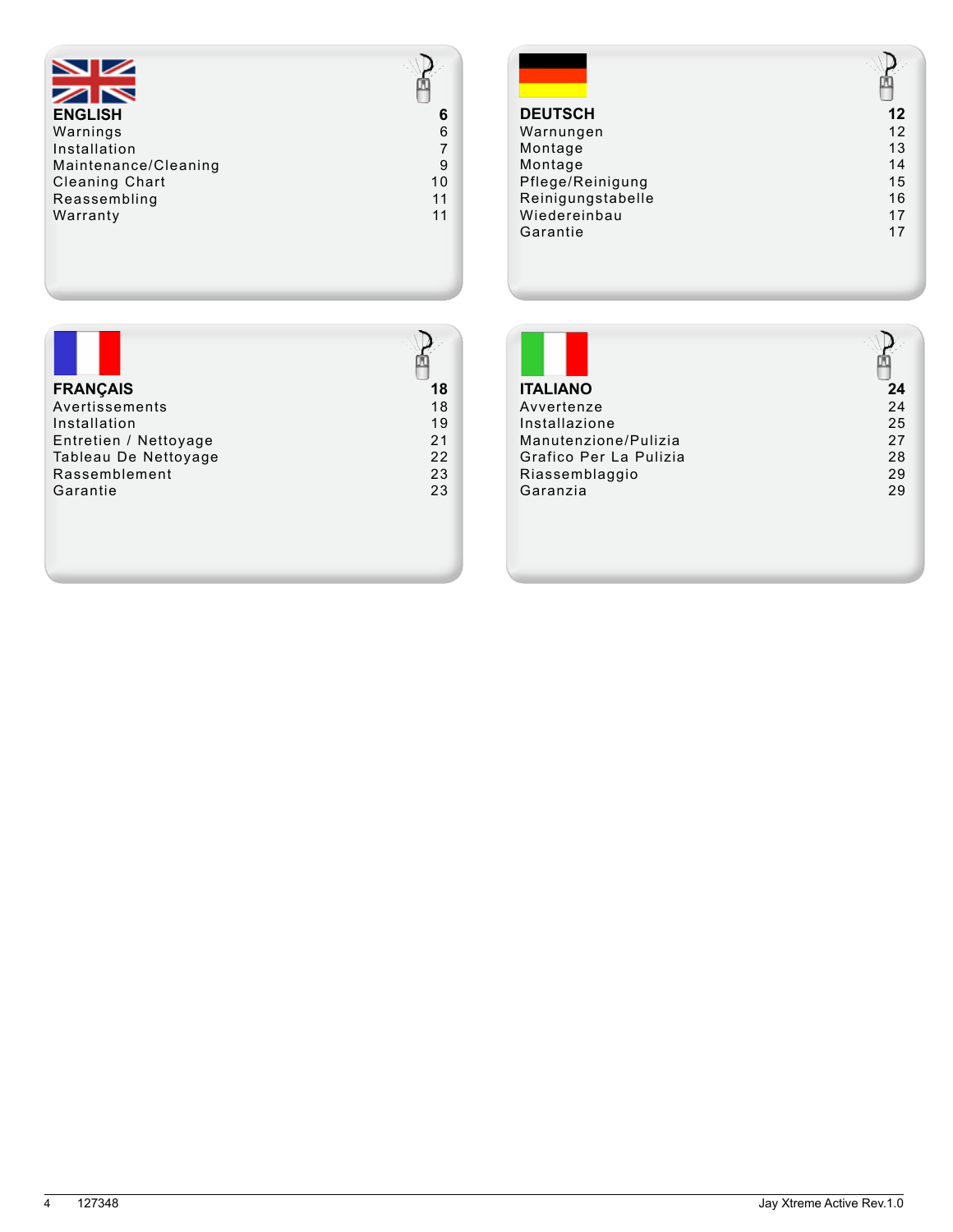<span id="page-2-0"></span>**NOTE:** Check all parts are free from shipping damage. In case of damage DO NOT use. Contact Sunrise Medical or your supplier for further instructions.

Sunrise Medical recommends that a clinician such as a doctor, therapist or rehab engineer experienced in seating and positioning be consulted to determine if a Jay Xtreme Active Cushion is appropriate. Cushions should only be installed by:

- an authorized Sunrise Medical supplier
- a qualified healthcare professional who has undergone appropriate training by either Sunrise Medical or their approved supplier.

# **A GENERAL WARNING**

- DO NOT install this equipment without first reading and understanding this manual. If you are unable to understand the Warnings, Cautions and Instructions, contact a qualified clinician or supplier - otherwise injury or damage may occur.
- Hook and loop Velcro® should not come into prolonged contact with moisture as this may degrade the adhesive and lead to a failure of the Velcro®.

#### **INTRODUCTION**

The Xtreme Active Cushion is designed with the benefits of skin protection in a light-weight, comfortable and lowmaintenance design. The Xtreme Active incorporates a Jay Flow Fluid pad, a soft foam base, with an incontinent inner cover, optional lateral and medial thigh supports and an outer cover. For active and regular users , the Xtreme Active helps to provide pressure and shear reduction which may help reduce the incidence of skin breakdown. It is comfortable and facilitates movement, allowing the user to change positions on the cushion. The Jay Xtreme Active cushion is designed to help reduce the incidence of pressure ulcers. However, no cushion can completely eliminate sitting pressure or prevent pressure ulcers. The Jay Xtreme Active cushion is not a substitute for good skin care including proper diet, cleanliness and regular pressure relieving.

#### **Maximum User Weight:**

150 kg for all sizes.

# A WARNING

- Installing a cushion on a wheelchair may affect the centre of gravity of the wheelchair and may cause the wheelchair to tip backwards, potentially resulting in injury. Always assess the potential need for antitippers or amputee axle adapter brackets to be added to the wheelchair to help increase stability.
- **•** Prior to prolonged sitting, any cushion should be tried for a few hours at a time while a clinician inspects your skin to ensure that red pressure spots are not developing. You should regularly check for skin redness. The clinical indicator for tissue breakdown is skin redness. If your skin develops redness, discontinue the use of the cushion immediately and see your doctor or therapist.
- The Xtreme Active cushion is designed to help reduce the incidence of pressure ulcers. However, no cushion can completely eliminate sitting pressure or prevent pressure ulcers.

# **A** WARNING

- Do not leave the cushion outside overnight at temperatures below 40° F (5° C). Allow the cushion to warm to room temperature before using. Sitting on extremely cold or hot surfaces can cause skin damage.
- Avoid sharp objects or exposure to excessive heat or open flame.
- **• PROPER FLUID LEVEL:** The amount of fluid contained in the insert is determined by the clinician during a seating evaluation. This should not be adjusted without a clinician directive as it can alter the pressure relieving properties and lead to injury or damage.
- **OBSTRUCTIONS: DO NOT:** place any obstructions between the user and the cushion because it will reduce product effectiveness.
- **• CUSHION AND COVER ORIENTATION:** Product must be used with the fluid insert facing up. If the cover is not used correctly or if the cover is the wrong size, it may reduce or eliminate the cushion's benefits and could increase risk to the skin and soft tissue.
- **• CUSHION BASE AND FLUID PAD:** this product has two different fluid pads that match two different bases. The bases are not interchangeable. Using a fluid pad with the incorrect base will reduce or eliminate the cushion's benefits, increasing risk to the skin and soft tissue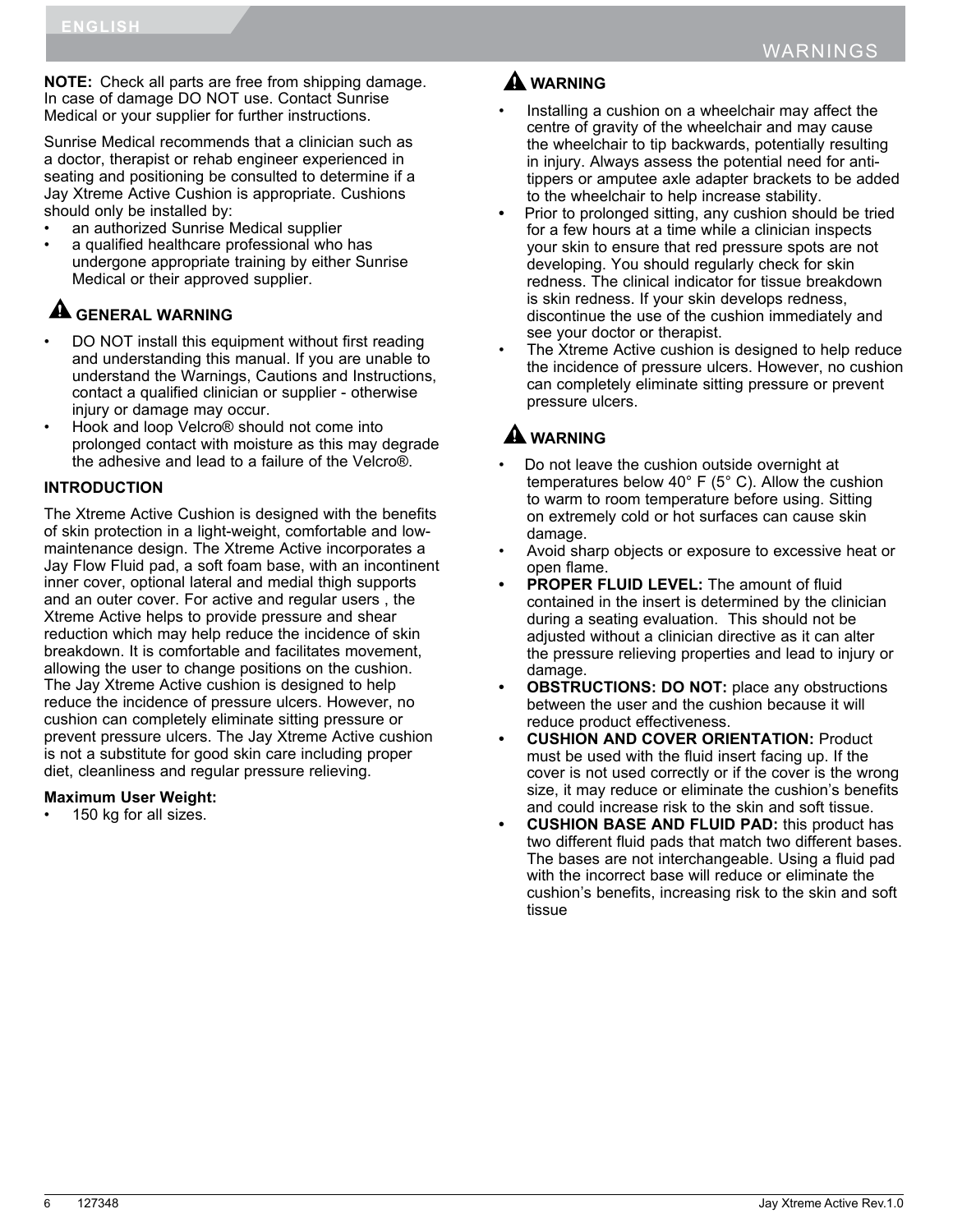#### <span id="page-3-0"></span>**CUSHION INSTALLATION**

Select a cushion size which corresponds to your hip width when you are seated. The cushion length should extend 3-5 cm from the back of the knees. Place the cushion as far back as possible in the wheelchair. The curved rear edge and the cutout corners should be as close as possible to the wheelchair back. In order to achieve the lowest possible seated pressure, the footrests should be set at a low position so that your thighs rest comfortably on the front part of the cushion. (Setting the footrests correctly can reduce pressure on certain points.) When you are seated on the Jay Xtreme Active cushion, your ischium should be centralised on the fluid pad. If the cushion is not positioned correctly, this can lead to bottoming out and tissue damage. If you have oblique posture, position the cushion slightly further forward in the chair, so that you are not sitting on the front foam part of the cushion. (If you have extreme oblique posture, we would recommend the JAY J2® and JAY J3 cushions.) In addition, if your backrest is a sling-type, then this should be replaced. Instead of this, you could use a JAY J3 backrest. A solid backrest positions the hips correctly and supports the trunk, so that you are sitting less on your sacrum, i.e. your pelvis is tilted backwards.

#### **INSTALLATION OF DIFFERENT FLUID PADS**

The Xtreme Active cushion can be ordered with two different fluid pads: one with a larger amount of fluid and another containing less fluid (optimized for lightweight).

The fluid pads are colour coded and need to be installed onto the inner cover according to the Velcro® loop and hook colours.

#### **NOTE:**

- The inner and outer covers of Xtreme Active do not have to be exchanged when you switch from one fluid type to the other. But the bases of the Xtreme Active are fluid-dependent.
- Always attach black hook on fluid pads to black loop on inner cover and grey hook on fluid pads to grey loop on inner covers.

#### **CHECKING FOR BOTTOMING OUT**

Bottoming out occurs on an Xtreme Active Cushion when you displace the fluid out from underneath your seat bones, which leaves you sitting on the foam base. It sometimes occurs on very thin individuals, people using recliner wheelchairs, people who slouch when sitting or if using a cushion that is too wide.

When bottoming out occurs, increased pressure is loaded onto the ischials and coccyx increasing the risk for skin breakdown.

To test for bottoming out, sit for at least 2 minutes on the Jay Xtreme Active cushion without the cover. Transfer up and off the cushion (or have someone help you transfer), trying not to disturb the fluid underneath you. Push down in the depressions on the pad where your ischials (seat bones) and coccyx (tailbone) were. You should have to push through at least 1/2" (1cm) of fluid before you feel the firm cushion base below.

If the cushion is properly positioned and the footrests are properly adjusted, and there is not at least the minimum 1/2" (1cm) of fluid, the cushion is bottoming out and should not be used. (If you have a relatively recent injury, a fluid layer of 2 cm is recommended, as this can possibly lead to post-traumatic atrophy). If bottoming out occurs, you might need an overfilled fluid pad. You can obtain an overfilled fluid pad from your dealer or from Sunrise Medical customer service.

# A WARNING

When bottoming-out occurs, increased pressure is placed onto the ischium and coccyx increasing the risk of skin breakdown. Immediately discontinue use of the pad. See your healthcare professional.





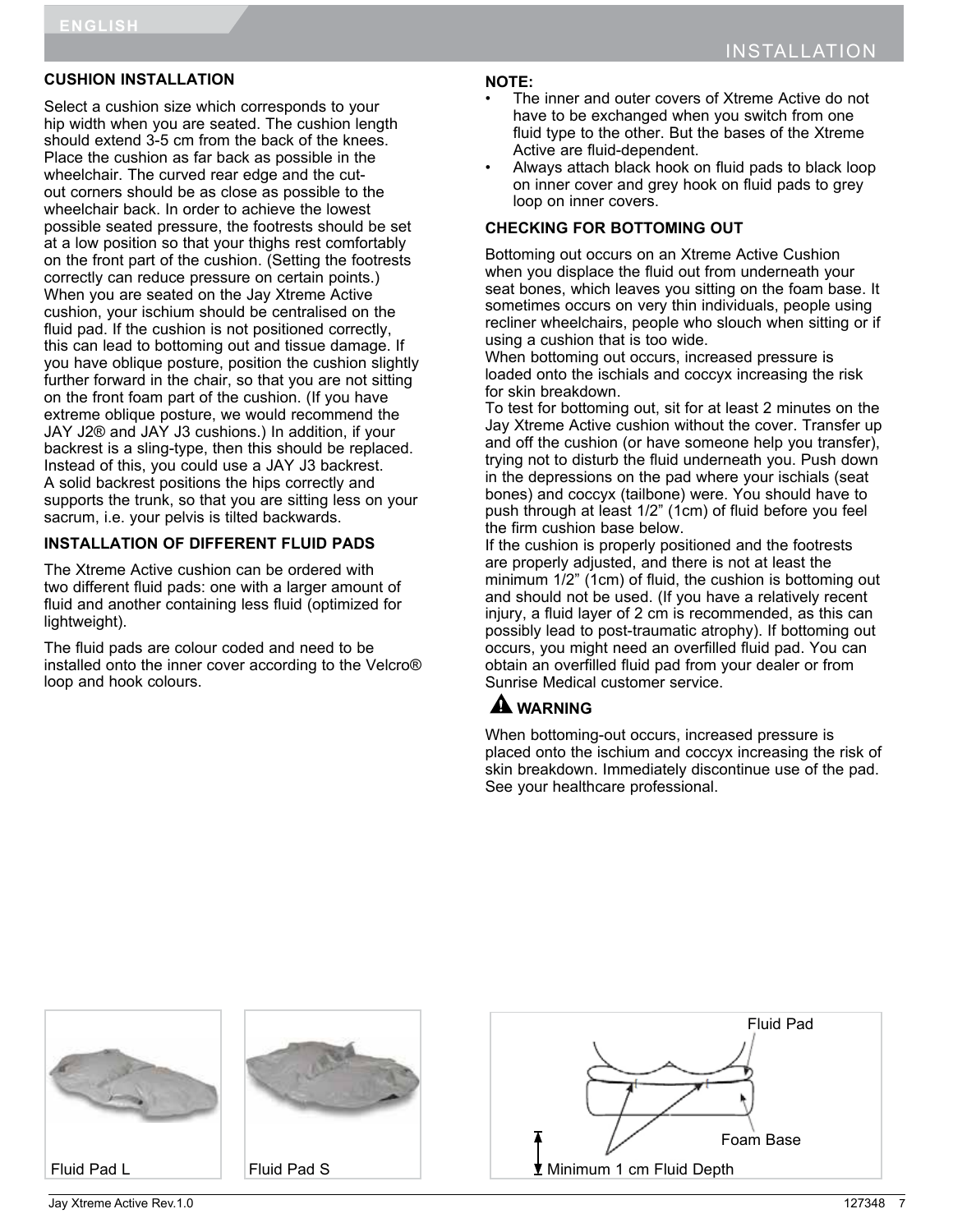#### **INSTALLATION**

#### **USE WITH A SOLID SEAT AND A SOLID BACKREST**

Avoid using the cushion on overly stretched seat upholstery. Stretched upholstery does not provide adequate support for the cushion and improper positioning may result. Replace stretched upholstery or purchase the Jay Adjustable Solid Seat or the Jay Solid Seat insert that is appropriate for the cushion. Avoid using overly stretched back rest upholstery. Stretched back upholstery does not provide adequate support for the body and improper positioning may result. Replace stretched back rest upholstery or purchase a back support product from Sunrise that is appropriate for you. Contact an authorized supplier for a free demonstration of these products.

# **WARNING**

- When you install a seat cushion in a wheelchair, this affects the centre of gravity and could increase the risk of the wheel¬chair tipping over backwards!
- Always have the anti-tip tubes fitted to the wheelchair!

For better posture and to give greater relief from back pain, we recommend the JAY J3 backrest. Your Sunrise Medical dealer will be pleased to demonstrate these backrests for you.

#### **SETTING THE LEG POSITION**

**I**n order to achieve the lowest seated pressure and maximise the leg support, lower the footrests, raise the seat and/or use a longer cushion. The leg wedges in the cushion base cover stop the legs from gradually moving apart. You can make the wheelchair sling tighter or consider using a solid seat insert. If the legs are still too far apart, consider a JAY J2, Jay Balance or JAY J3 cushion.

#### **XTREME ACTIVE CUSHION ACCESSORY PARTS**

Each Xtreme Active can accommodate leg support wedges (2 lateral thigh supports, 1 medial thigh support). These supports can be ordered as a kit and fitted through Velcro®'s on the inner cover.

When positioned on the inner cover, the supports enhance the top surface contour of the cushion providing lateral thigh support without compromising softness. This increases the contact with the legs to help control abduction (separation of legs) and adduction (if medial thigh support is used).



Fluid Pad L and Leg Support Kit



Fluid Pad S and Leg Support Kit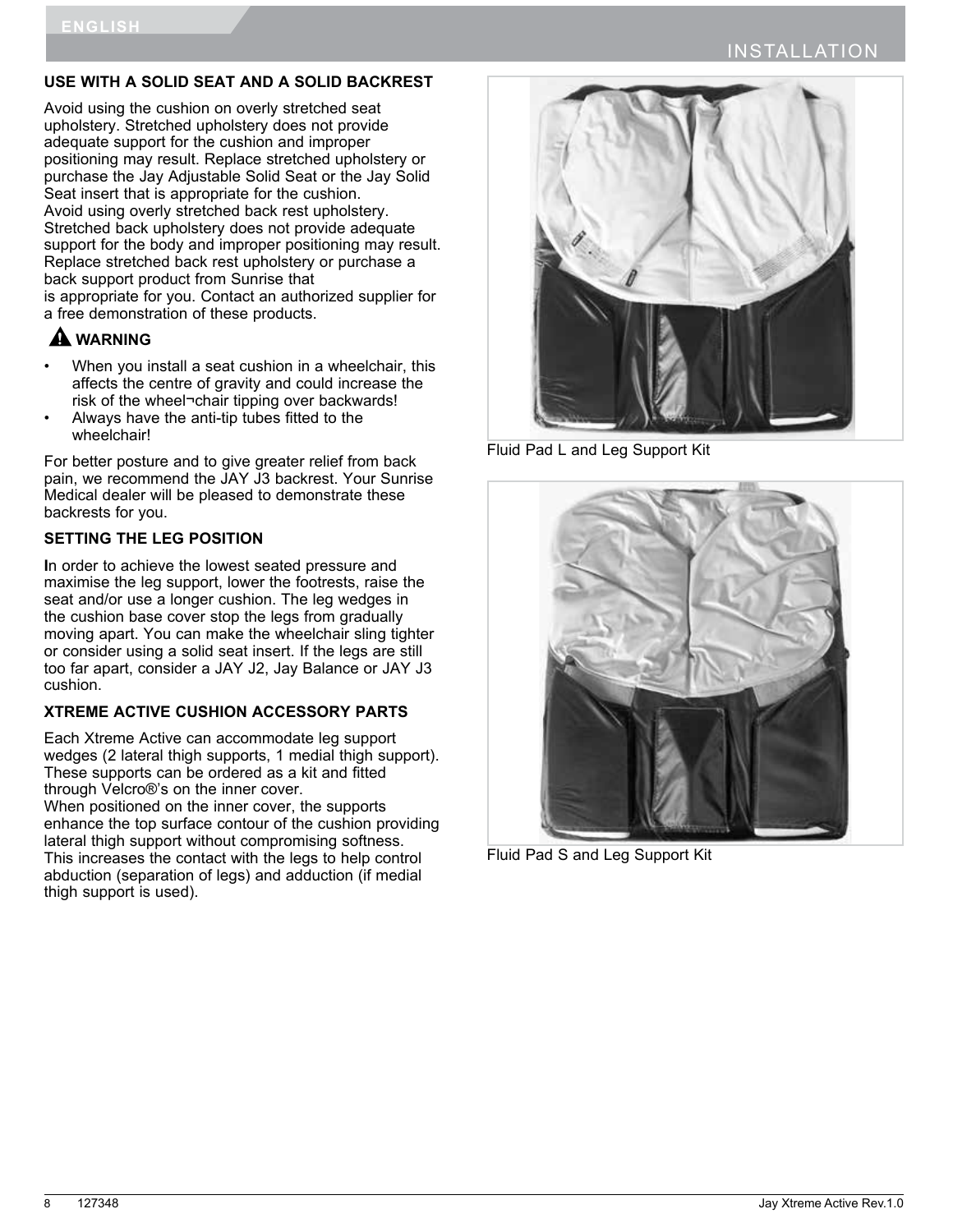#### <span id="page-5-0"></span>**EASY MAINTENANCE & CLEANING**

- Monthly cleaning and regular maintenance may help extend the life of your cushion. During cleaning, component inspection is recommended.
- Check the cover for tears and excessive wear and replace if ripped, torn or otherwise not fully functional. Inspect the fluid pad for punctures or any other abnormalities.
- Check the foam insert to ensure foam consistency. While checking the fluid pad if you ever feel the fluid is firmer in one area, simply knead the fluid back to its original consistency and/or call your supplier.

#### **TO CLEAN COVER**

- Remove the cover from the foam insert and turn inside out.
- Machine wash in warm water (70°) and air dry.
- No ironing required.

#### **A** CAUTION

- Do not dry clean covers or use industrial washers and dryers to clean cover.
- Do not steam autoclave.
- Do not bleach.
- To refit cover after washing, reinstall the cover on the foam insert. Ensure the back of the cover matches up to the back of the foam insert.
- If used in an institutional setting, write the resident's name with a permanent marker on the content label of the covers. This will help to ensure the return of the covers after washing.
- Use only Jay covers on Jay cushions. The cover is an important part of allowing the immersion into the fluid insert which redistributes the pressure. Changing the cover will alter this design and its efficacy.

### **CLEANING THE FOAM BASE / LEG SUPPORT WEDGES**

Remove the covers and fluid pad from the foam base. Wipe lightly with a damp cloth. Do not use soap. Do not submerge in water. Wipe off with a clean cloth. Let it completely air-dry before reassembly.

Remove the covers from the leg supports. The covers can be machine washed (70°C) and air dried. The leg support wedges can be wiped with a damp cloth (do not use soap and do not submerge in water) and then wiped off with a clean cloth. Let it completely air-dry before reintroducing them into the covers.

# **A** CAUTION

Avoid submersion of the foam base and leg supports in water.

#### **CLEANING THE FLUID PAD**

Remove the outer cover from the cushion. Remove fluid pad from the inner cover and wipe it with warm water and soap. Rinse with a clean, damp cloth, then wipe dry with a clean cloth.

# **A** CAUTION

- Never submerge the fluid pad in any liquid.
- Avoid harsh cleaning or rough handling as this may lead to a degradation of the fluid insert and lead to a leakage.

Should there be evidence of wear and tear on the cover, foam insert, fluid insert or other parts or if you notice that the consistency has deteriorated, please contact your dealer or Sunrise Medical for an assessment and further instructions.

| <b>LAUNDRY CARE SYMBOLS</b> |                                                |  |  |  |  |  |
|-----------------------------|------------------------------------------------|--|--|--|--|--|
| 70                          | Machine wash in warm water<br>$(70^{\circ} C)$ |  |  |  |  |  |
|                             | Only non-chlorine bleach,<br>when needed       |  |  |  |  |  |
|                             | Drip dry                                       |  |  |  |  |  |
|                             | Do not iron                                    |  |  |  |  |  |
|                             | Do not dry clean                               |  |  |  |  |  |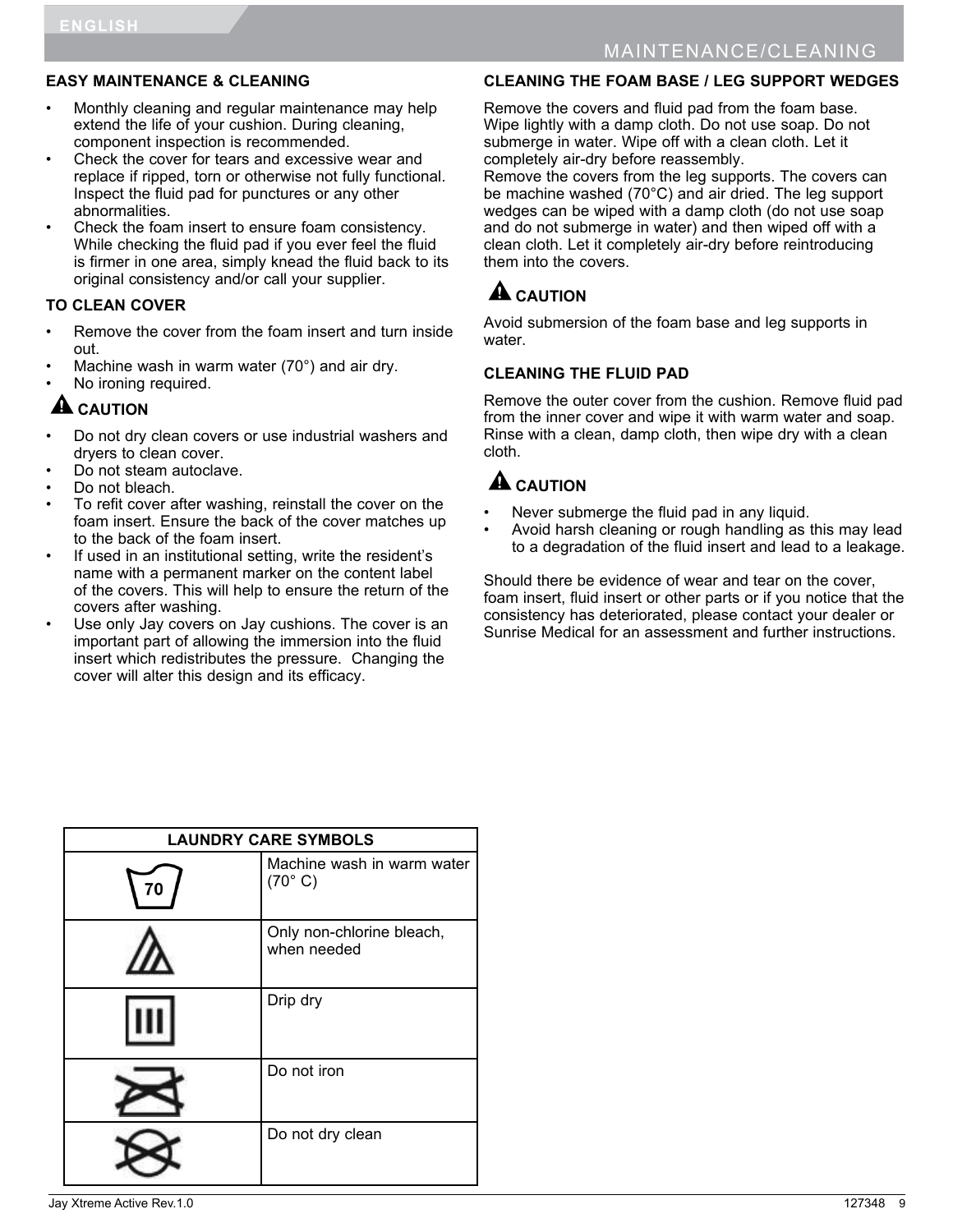# CLEANING CHART

<span id="page-6-0"></span>

|                                                                                                                          | <b>Approved Cleaning Procedures for Jay Cushions</b> |        |    |                                          |                          |                                       |                     |                 |                       |
|--------------------------------------------------------------------------------------------------------------------------|------------------------------------------------------|--------|----|------------------------------------------|--------------------------|---------------------------------------|---------------------|-----------------|-----------------------|
| Cover                                                                                                                    | <b>Jay Lite</b>                                      | Jay J3 | J2 | <b>Jay Easy</b><br><b>Visco</b>          | <b>Jay Soft</b><br>Combi | Jay<br><b>Xtreme</b><br><b>Active</b> | Jay<br><b>Basic</b> | <b>Jay Easy</b> | Jay<br><b>Balance</b> |
| Washing chemo-<br>thermal procedure<br>$70^{\circ}$ C<br>70                                                              | 70                                                   | 70     | 70 | 70                                       | 70                       | 70                                    | 70                  | 70              | 70                    |
| Cushion core (foam base)                                                                                                 |                                                      |        |    |                                          |                          |                                       |                     |                 |                       |
| Steam autoclave<br>up to 105 $^{\circ}$ C (1)                                                                            |                                                      |        |    |                                          |                          |                                       |                     |                 |                       |
| Spray and wipe<br>disinfection                                                                                           |                                                      |        |    |                                          |                          |                                       |                     |                 |                       |
| Immersion<br>disinfection                                                                                                |                                                      |        |    |                                          |                          |                                       |                     |                 |                       |
| <b>Cushion elements</b>                                                                                                  |                                                      |        |    |                                          |                          |                                       |                     |                 |                       |
| Roho Air element                                                                                                         | <b>NA</b>                                            |        |    | <b>NA</b>                                | <b>NA</b>                | <b>NA</b>                             | <b>NA</b>           | <b>NA</b>       |                       |
| Positioning<br>elements                                                                                                  | <b>NA</b>                                            |        |    | <b>NA</b>                                | <b>NA</b>                |                                       | <b>NA</b>           | <b>NA</b>       |                       |
| Fluid pad                                                                                                                | <b>NA</b>                                            | R      | ଲ  | <b>NA</b>                                | <b>NA</b>                | я                                     | <b>NA</b>           | ଲ               |                       |
| (1) An autoclave is a self locking machine that sterilizes with steam under pressure.                                    |                                                      |        |    |                                          |                          |                                       |                     |                 |                       |
| The product warranty shall not apply to products damaged due to the failure to follow these cleaning instructions or the |                                                      |        |    | use of inappropriate cleaning compounds. |                          |                                       |                     |                 |                       |
|                                                                                                                          |                                                      |        |    |                                          |                          |                                       |                     |                 |                       |

#### **Recommended Disinfectants**

All disinfectants which are listed and recommended by the Robert Koch Institute: http://www.rki.de/EN/Home/homepage\_node.html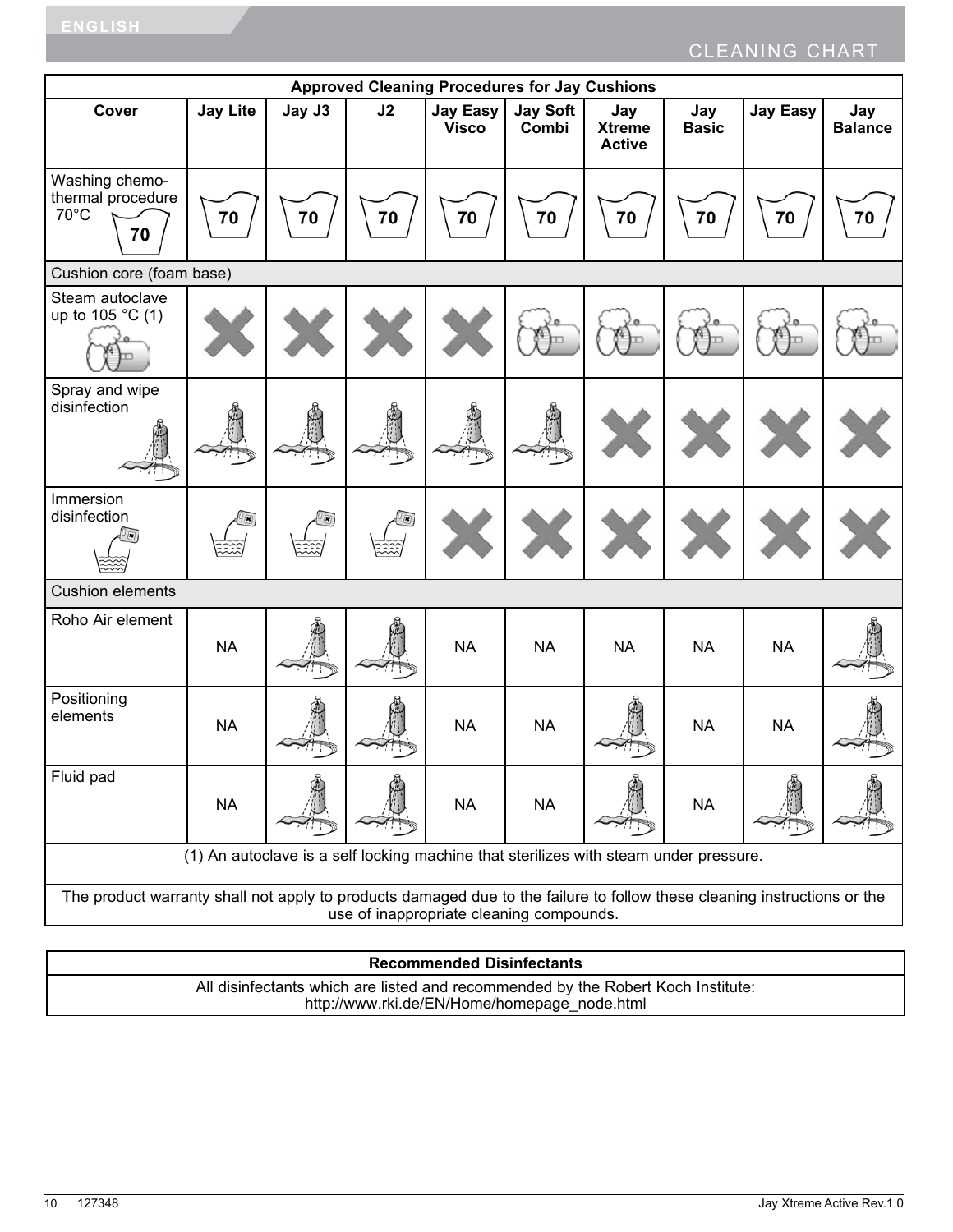WARRANTY

#### <span id="page-7-0"></span>**REASSEMBLING THE XTREME ACTIVE CUSHION AFTER CLEANING**

Follow cleaning and maintenance instructions as described in "Easy maintenance, cleaning and re-use" then reassemble as follows.

Insert the foam base into the water resistance inner cover. Ensure that the zipper is at the rear of the foam base where the seat well is located, and the Velcro® is on top in the seat well. Attach the fluid pad to the inner cover at the seat well matching all Velcro® strip locations, according to the colour codes.

If your cushion contains leg thigh supports, place them on the inner cover according to your positioning needs. The Xtreme Active components are labelled with front and rear to help match components for easy assembly.

# **WARNING**

Insert the Jay Fluid pad on the inner cover making sure that all Velcro® strip locations are aligned according to the Velcro® loop and hook colours . A misalignment could cause an unwanted pressure point which could lead to injury.

#### **WHEN TO CHECK**

Check your cushion and fluid pad every month when you clean it.

# **ENGLISH**

#### **JAY XTREME ACTIVE CUSHION WARRANTY**

Each Jay fluid cushion is carefully inspected and tested to provide peak performance. Every Jay fluid cushion is guaranteed to be free from defects in materials and workmanship for a period of 24 months from the date of purchase, provided normal use. Should a defect in materials or workmanship occur within 24 months from the original date of purchase, Sunrise Medical will, at its option, repair or replace it without charge. This warranty does not apply to punctures, tears or burns, nor to the cushion's removable cover.

The removable cover is guaranteed to be free from defects in materials and workmanship for a period of six (6) months from the date of purchase, provided normal use. Should a defect in materials or workmanship occur within six (6) months from the original date of purchase, Sunrise Medical will, at its option, repair or replace it without charge.

Claims and repairs should be processed through the nearest authorized supplier. Except for express warranties made herein, all other warranties, including implied warranties of merchantability and warranties of fitness for a particular purpose are excluded.

#### **ADDENDUM TO WARRANTY USE AND CARE GUIDE**

Consult your health care professional for proper fitting and use, and read the following statements carefully:

- The fluid in this cushion may lose volume over time.
- Volume loss in this cushion may result in bottoming-out of the cushion.
- Monthly, during routine cleaning and inspection, check the cushion for bottoming-out (see instructions under "checking for bottoming-out" in the warranty use and care guide) and any fluid inconsistencies. If the fluid is firmer in one area simply knead it back to its original consistency.
- If bottoming-out occurs discontinue use of this cushion and contact your health care professional. If further assistance is necessary, contact Sunrise Medical Customer Services.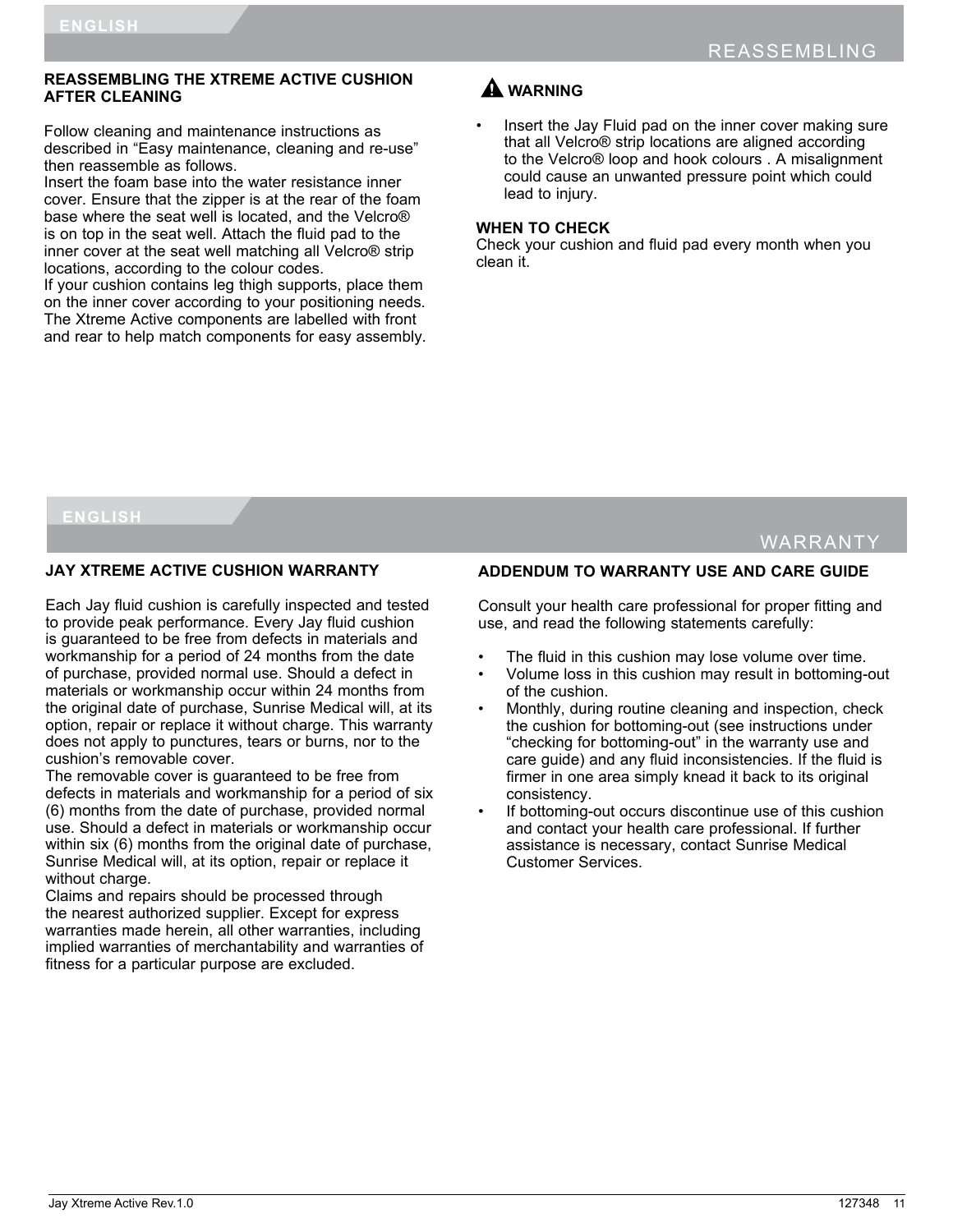<span id="page-8-0"></span>**HINWEIS:** Überprüfen Sie alle Teile auf Transportschäden. Wenn ein Schaden vorliegt, NICHT benutzen. Wenden Sie sich an Sunrise Medical oder Ihren Händler zur weiteren Vorgehensweise.

Sunrise Medical empfiehlt, bezüglich der Eignung des Jay Xtreme Active Kissens Klinikpersonal wie etwa einen Arzt, Therapeuten oder Reha-Techniker mit Erfahrung bei Sitzsystemen und Positionierung zu Rate zu ziehen. Kissen dürfen nur installiert werden von:

- autorisierten Sunrise Medical Fachhändlern
- qualifizierten Gesundheitsfürsorgern, die an entsprechenden Schulungen durch Sunrise Medical oder dessen autorisierten Händlern teilgenommen haben.

### **ALLGEMEINE WARNUNG**

- Nutzen Sie dieses Kissen NUR, wenn Sie dieses Handbuch gelesen und verstanden haben. Wenn Sie die Warnungen, Vorsichtsmaßnahmen und Anweisungen nicht verstehen, wenden Sie sich an Ihr qualifiziertes Klinikpersonal oder an Ihren Händler, da sonst Körperverletzungen oder Sachschäden auftreten können.
- Klettverschlüsse dürfen nicht über längere Zeit Feuchtigkeit ausgesetzt werden, da dadurch der Kleber beeinträchtigt wird und der Klettverschluss eventuell nicht mehr funktioniert.

#### **EINFÜHRUNG**

Das Xtreme Active Kissen wurde zum Schutz Ihrer Haut mit einem leichten, komfortablen und wartungsarmen Design entwickelt. Das Xtreme Active Kissen besteht aus dem JAY Flow Fluid-Pad, einer Schaumstoffbasis mit Inkontinenzbezug, optionalen Abduktions- und Adduktionskeilen und einem Überzug. Das Xtreme Active Kissen ist für den aktiven und regelmäßigen Benutzer ausgelegt und hilft, Druck und Scherkräfte zu verringern und kann damit das Entstehen von Dekubitus vorbeugen. Das Kissen ist bequem und erleichtert die Bewegung des Benutzers im Rollstuhl, d.h., er kann die Position auf dem Kissen wechseln.

Das Jay Xtreme Active Kissen ist dazu ausgelegt, das Auftreten von Dekubitus zu reduzieren. Kein Kissen kann jedoch den Druck beim Sitzen vollständig eliminieren oder Wundsitzen völlig verhindern. Das Jay Xtreme Active Kissen ist kein Ersatz für ordnungsgemäße Hautpflege, dazu gehört gute Ernährung, Reinlichkeit und regelmäßige Druckentlastung.

#### **Maximales Körpergewicht des Fahrers:**

• 150 kg für alle Größen.

# A WARNUNG

- Durch das Anbringen eines Kissens auf einem Rollstuhl kann sich der Schwerpunkt des Rollstuhls verlagern. Das kann dazu führen, dass der Stuhl nach hinten kippt, was Verletzungen nach ziehen kann. Beurteilen Sie in jedem Fall, ob Sicherheitsräder oder Achsenadapterhalterungen für Amputierte am Rollstuhl angebracht werden müssen, um die Stabilität zu erhöhen.
- Vor der langfristigen Benutzung sollten alle Kissen mehrmals einige Stunden lang ausprobiert werden, dabei sollte das Klinikpersonal die Haut immer wieder auf rote Druckstellen überprüfen. Prüfen Sie die Haut regelmäßig auf Rötung. Rötung ist das klinische Anzeichen für Gewebeschäden. Wenn sich die Haut rötet, benutzen Sie das Kissen nicht mehr und wenden Sie sich an Ihren Arzt oder Therapeuten.
- Das Xtreme Active Kissen ist dazu ausgelegt, das Auftreten von Dekubitus zu vermeiden. Kein Kissen kann jedoch den Druck beim Sitzen vollständig eliminieren oder Wundsitzen völlig verhindern.

# **WARNUNG**

- Lassen Sie das Kissen nicht über Nacht im Freien bei Temperaturen unter 40° F (5° C). Vor der Benutzung sollte sich das Kissen auf Zimmertemperatur erwärmen. Beim Sitzen auf extrem kalten oder extrem heißen Oberflächen können Hautschäden entstehen.
- Setzen Sie das Kissen keinen scharfen Gegenständen und keiner extremen Hitze oder offenen Flammen aus.
- **• RICHTIGE FLUIDMENGE:** Die in der Einlage enthaltene Fluidmenge wird durch das Klinikpersonal bei einer Beurteilung des Sitzvermögens ermittelt. Sie sollte nicht ohne Rücksprache mit dem Klinikpersonal angepasst werden, da sich dadurch die druckentlastenden Eigenschaften ändern und Körperverletzungen oder Sachschäden verursacht werden können.
- **• GEGENSTÄNDE: KEINE GEGENSTÄNDE** zwischen den Benutzer und das Kissen legen, da hierdurch die Wirksamkeit des Produkts verringert wird.
- **• KISSEN UND BEZUG ORIENTIERUNG:** Das Produkt muss mit der Fluid-Einlage nach oben verwendet werden. Wenn der Überzug nicht richtig benutzt wird oder der Überzug die falsche Größe hat, kann dadurch die Wirksamkeit des Kissen reduziert oder ausgeschaltet sowie die Gefahren für die Haut und das Weichgewebe erhöht werden.
- **• SCHAUMSTOFFBASIS UND FLUID-PAD:** Dieses Produkt ist mit zwei verschiedenen Fluid-Pads für zwei verschiedene Schaumstoffbasen ausgestattet. Die Schaumstoffbasen sind nicht untereinander austauschbar. Wird ein Fluid-Pad mit der falschen Schaumstoffbasis verwendet, wird die Wirkung des Kissens reduziert oder aufgehoben und dadurch die Gefahr für die Haut und anderes Weichgewebe erhöht.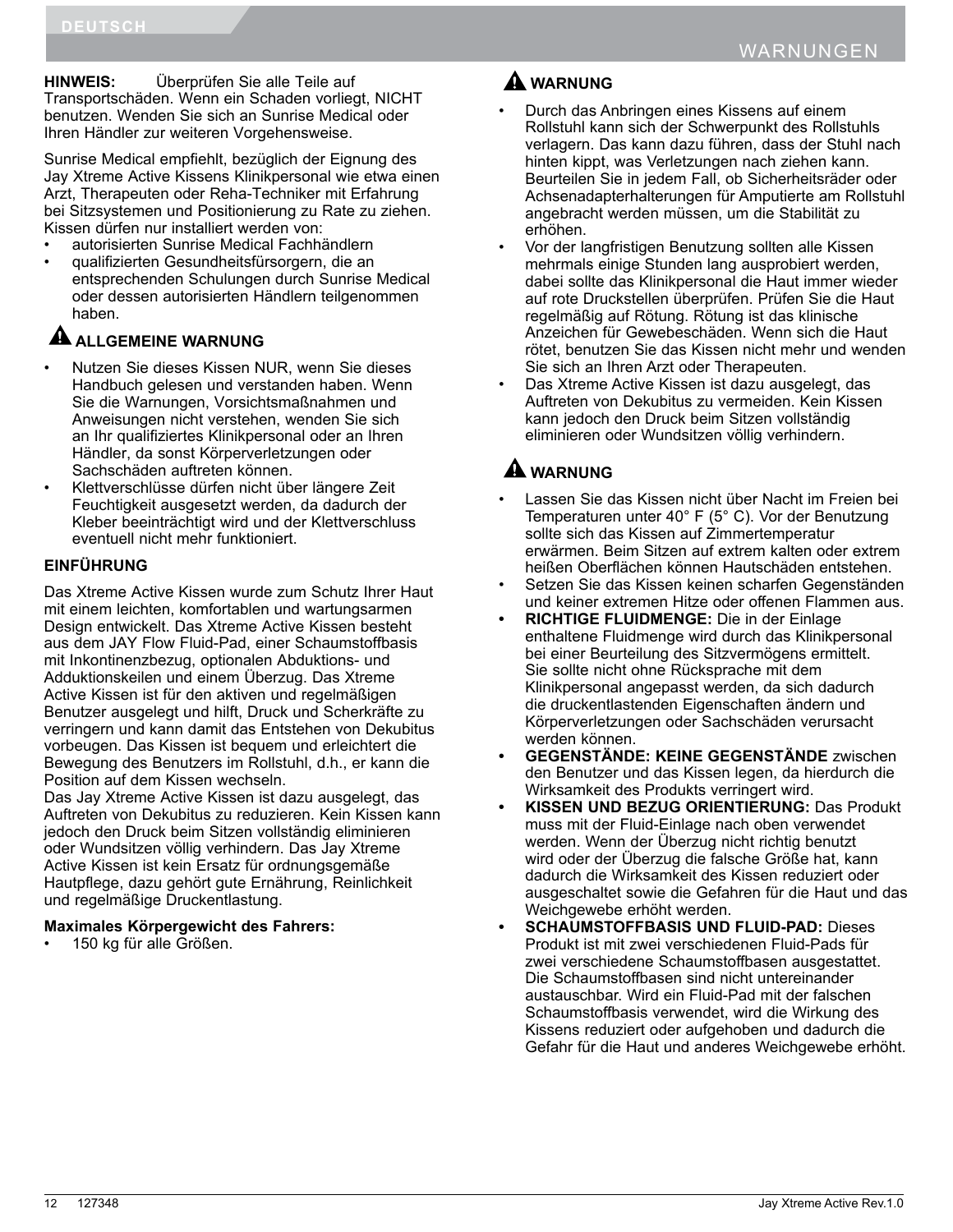#### <span id="page-9-0"></span>**ANBRINGEN DES KISSENS**

Wählen Sie die Kissengröße aus, die Ihrer Hüftbreite im Sitzen entspricht. Die Länge des Kissens sollte beim Sitzen vom Rücken bis 3 – 5 cm hinter die Kniekehle reichen. Legen Sie das Kissen so weit wie möglich im Rollstuhl nach hinten. Die geschwungene hintere Kante und die ausgeschnittenen Ecken sollten eng am Rollstuhlrücken anliegen. Um den Druck auf die Sitzfläche so niedrig wie möglich zu halten, sollten die Fußrasten so niedrig eingestellt werden, dass Ihre Oberschenkel bequem auf dem vorderen Teil des Kissens ruhen. (Durch die richtige Einstellung der Fußrasten kann der Druck auf bestimmte Stellen reduziert werden.)

Wenn Sie auf dem Xtreme Active Kissen sitzen, sollte sich Ihr Sitzbein in der Mitte des Fluid-Pad befinden. Wenn das Kissen nicht richtig positioniert ist, kann das zu Durchsitzen und zur Schädigung des Gewebes führen. Wenn eine Schiefhaltung vorliegt, positionieren Sie das Kissen etwas weiter vorne im Rollstuhl, damit Sie nicht auf dem Schaumstoffteil vorne am Kissen sitzen. (Wenn eine extreme Schiefhaltung vorliegt, empfehlen wir das JAY J2® und das JAY J3 Kissen.) Wenn der Rücken Ihres Rollstuhls eine Rückenbespannung aufweist, sollte er ausgewechselt werden. Sie könnten stattdessen einen JAY J3 Rücken verwenden. Mit einem festen Rücken wird die Hüfte richtig positioniert und der Rumpf unterstützt, sodass Sie weniger auf Ihrem Kreuzbein sitzen, d.h., Ihr Becken ist nach hinten geneigt.

#### **EINSETZEN VERSCHIEDENER FLUID-PADS**

Das Xtreme Active Kissen kann mit zwei verschiedenen Fluid-Pads bestellt werden: ein Pad mit einer größeren Fluidmenge und ein Pad mit einer geringeren Fluidmenge (für niedriges Gewicht optimiert).

Die Fluid-Pads sind farblich gekennzeichnet und müssen entsprechend den jeweiligen Farben der Klettverschlüsse am inneren Bezug befestigt werden.

#### **HINWEIS:**

- Wenn Sie Fluid-Pad wechseln, müssen die inneren und äußeren Bezüge des Xtreme Active nicht ausgewechselt werden. Die Schaumstoffbasen des Xtreme Active Kissens sind jedoch vom verwendeten Fluid-Pad abhängig.
- Befestigen Sie das schwarze Klett des Fluid-Pads immer auf das schwarze Flausch des inneren Bezugs und das graue Klett des Fluid-Pads auf das graue Flausch des inneren Bezugs.

#### **SO ÜBERPRÜFEN SIE, OB DURCHSITZEN VORLIEGT**

Durchsitzen tritt beim Xtreme Active Kissen auf, wenn das Fluid unter Ihrem Sitzhöcker verdrängt wird, d.h., Sie sitzen direkt auf der Schaumstoffbasis. Das tritt manchmal bei sehr dünnen Personen auf, bei Personen, die Rollstühle mit verstellbarem Rückenwinkel benutzen, die nicht gerade sitzen oder ein zu breites Kissen verwenden.

Wenn Durchsitzen auftritt, wird ein erhöhter Druck auf die Sitzbeinhöcker und das Steißbein ausgeübt, d.h., die Gefahr der Hautschädigung erhöht sich. Um zu überprüfen, ob Durchsitzen vorliegt, setzen Sie sich bei abgenommenem Überzug mindestens 2 Minuten lang auf das Jay Xtreme Active Kissen. Heben Sie sich vom Kissen ab (oder bitten sie jemanden um Hilfe) und versuchen Sie dabei, das Fluid unter Ihnen intakt zu lassen. Drücken Sie auf die Mulden am Fluid-Pad, wo Ihre Sitzbeinhöcker und Ihr Steißbein waren. Sie müssen mindestens durch 1/2" (1 cm) Fluid drücken, bevor Sie die feste Schaumstoffbasis darunter fühlen. Wenn das Kissen richtig positioniert ist und die Fußrasten richtig eingestellt sind und dann nicht mindestens 1/2" (1 cm) Fluid vorliegt, liegt Durchsitzen vor und das Kissen sollte nicht verwendet werden. (Wenn Sie sich vor Kurzem verletzt haben, sollte die Höhe des Fluids 2 cm betragen, da dies sonst zu posttraumatischer Atrophie führen kann). Wenn Durchsitzen vorliegt, kann eine Überfüllung des Fluid-Pads erforderlich sein. Überfüllte Fluid-Pads sind von Ihrem Fachhändler oder vom Kundendienst von Sunrise Medical erhältlich.

#### A WARNUNG

Wenn Durchsitzen auftritt, wird ein erhöhter Druck auf die Sitzbeinhöcker und das Steißbein ausgeübt, d.h., die Gefahr der Hautschädigung erhöht sich. Das Kissen nicht mehr benutzen. Wenden Sie sich an Ihren Arzt oder medizinischen Berater.





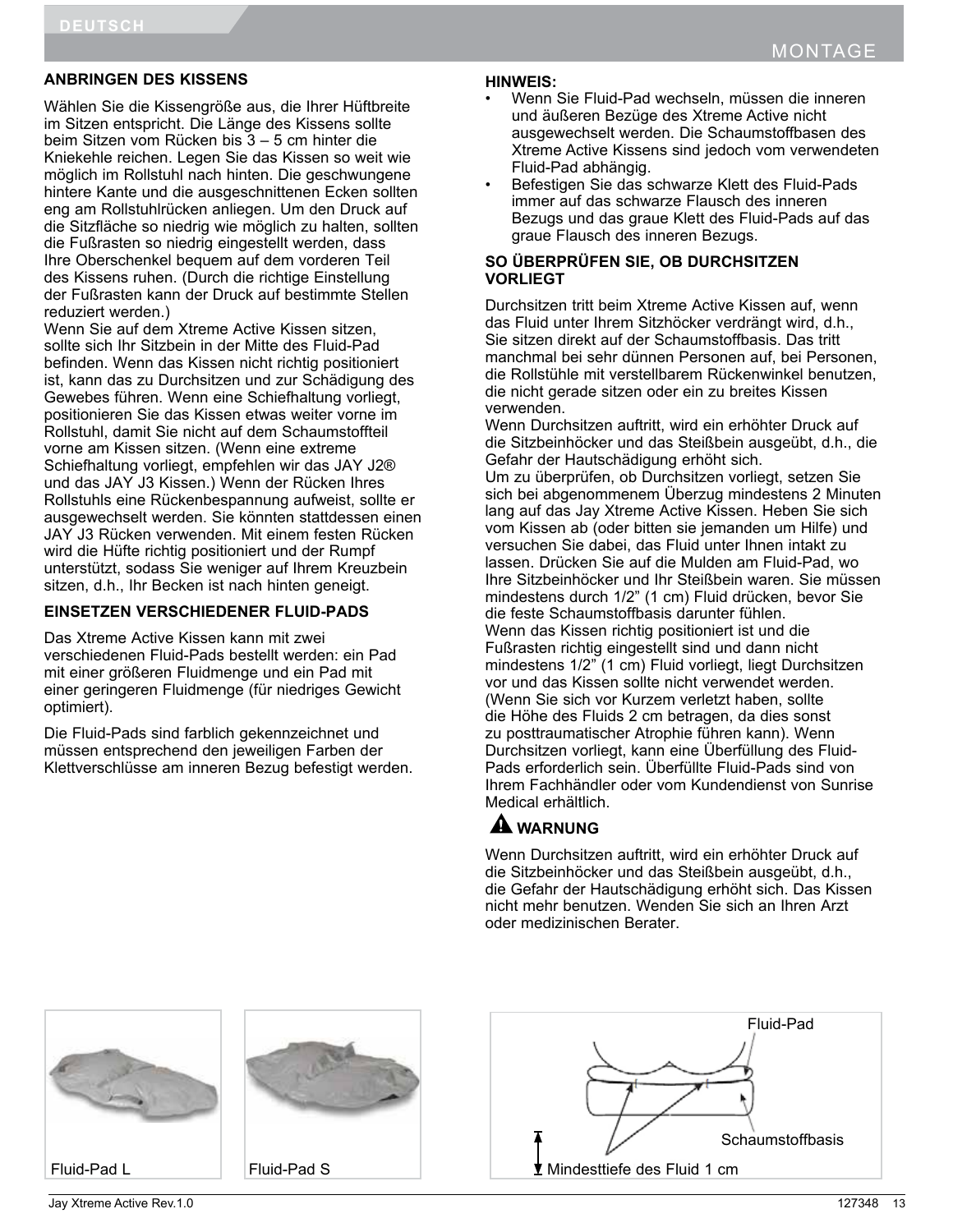#### MONTAGE

#### <span id="page-10-0"></span>**VERWENDUNG MIT FESTER SITZPLATTE UND FESTEM RÜCKEN**

Verwenden Sie das Kissen nicht auf durchhängenden Sitzbespannungen. Eine durchhängende Sitzbespannung bietet keine ausreichende Stütze für das Kissen, dies kann zu einer falschen Positionierung führen. Ersetzen Sie die durchhängende Sitzbespannung oder kaufen Sie die anpassbare feste Sitzplatte oder den festen Sitzeinsatz von Jay, die für das Kissen geeignet ist.

Vermeiden Sie eine überdehnte Rückenbespannung. Eine überdehnte Rückenbespannung bietet keine ausreichende Unterstützung für den Körper und kann zu einer falschen Sitzhaltung führen. Wechseln Sie überdehnte Rückenbespannungen aus oder schaffen Sie sich einen neuen Rücken von Sunrise an,

der für Ihre Bedürfnisse geeignet ist. Wenden Sie sich an einen zugelassenen Fachhändler, der Ihnen diese Produkte gerne gratis vorführt.

# A WARNUNG

- Der Einbau eines Sitzkissens in einem Rollstuhl wirkt sich auf den Schwerpunkt aus und könnte die Gefahr erhöhen, dass der Rollstuhl nach hinten umkippt!
- Der Rollstuhl sollte immer mit Sicherheitsrädern ausgestattet sein!

Für eine bessere Haltung und eine stärkere Linderung bei Rückenschmerzen empfehlen wir den JAY J3 Rücken. Ihr Sunrise Medical Fachhändler führt Ihnen diese Rückenmodelle gerne vor.

#### **EINSTELLEN DER BEINPOSITION**

**U**m den Druck auf die Sitzfläche so niedrig wie möglich zu halten und die Abstützung der Beine zu maximieren, senken Sie die Fußrasten ab, stellen Sie den Sitz höher und/oder verwenden Sie ein längeres Kissen. Die Keile, die Sie auf dem inneren Bezug mit Klettverschlüssen befestigen können, verhindern, dass sich die Beine allmählich auseinander bewegen. Sie können die Bespannung des Rollstuhls fester einstellen oder einen festen Sitzeinsatz in Erwägung ziehen. Wenn die Beine immer noch zu weit auseinander sind, sollte ein JAY J2, Jay Balance oder ein JAY J3 Kissen verwendet werden.

#### **ZUBEHÖRTEILE FÜR XTREME ACTIVE KISSEN**

In alle Xtreme Active Kissen können Beinkeile eingesetzt werden (2 Adduktionskeile, 1 Abduktionskeil). Die Keile können als Set bestellt und mit Klettverschlüssen am inneren Bezug befestigt werden. Wenn die Keile am inneren Bezug befestigt sind, wird dadurch die anatomische Form oben am Kissen verbessert, zur Verstärkung der seitlichen Abstützung der Oberschenkel, ohne die Weichheit zu beeinträchtigen. Dadurch wird der Kontakt mit den Beinen verstärkt, um der Abduktion (Abspreizen des Beins) und Adduktion (bei Verwendung vom Abduktionskeil) entgegen zu wirken.



Fluid-Pad L und Beinkeil-Set



Fluid-Pad S und Beinkeil-Set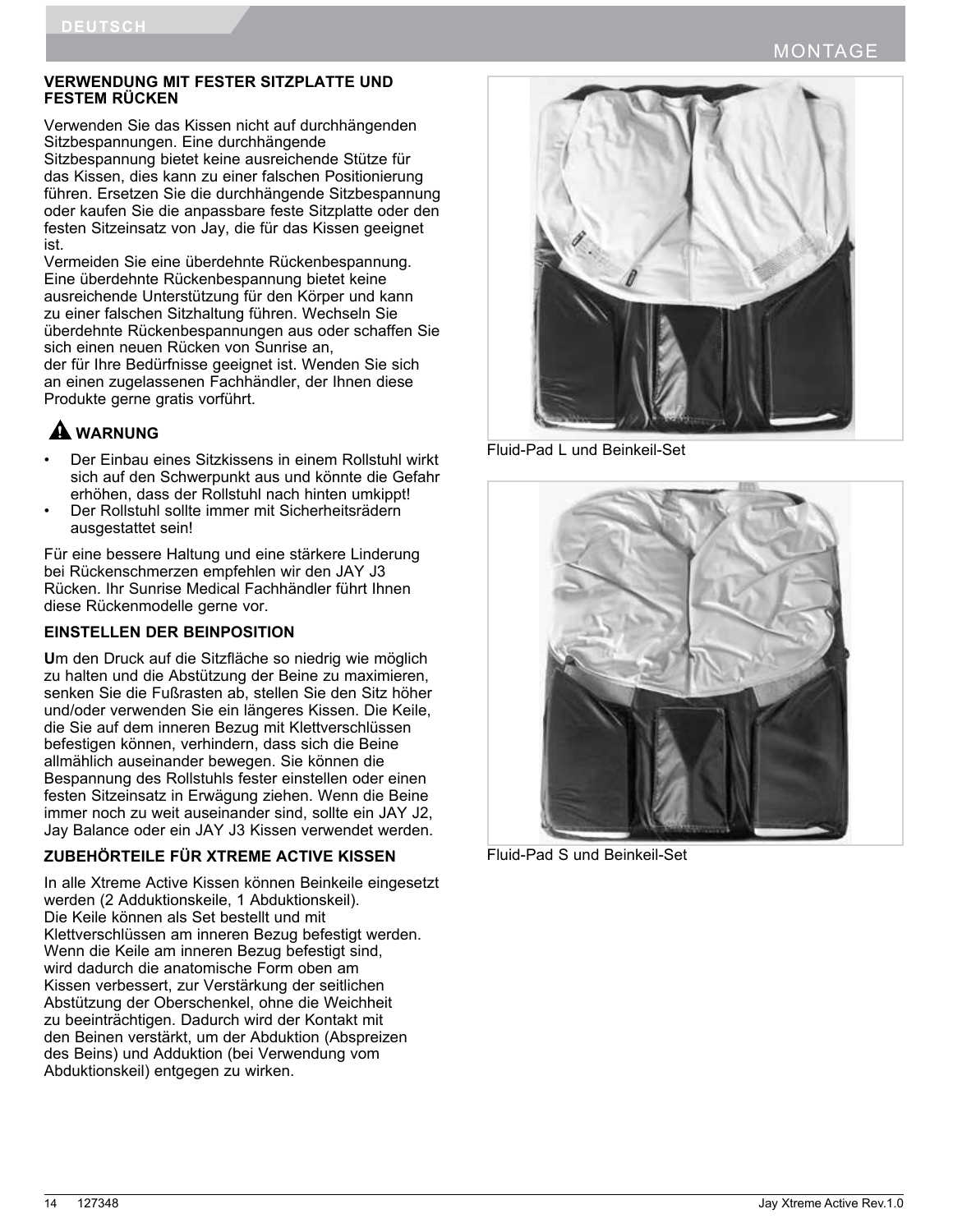#### <span id="page-11-0"></span>**EINFACHE PFLEGE UND REINIGUNG**

- Monatliche Reinigung und regelmäßige Pflege können die Lebensdauer Ihres Kissens verlängern. Es wird empfohlen, bei der Reinigung die Komponenten zu überprüfen.
- Überprüfen Sie den Überzug auf Risse und übermäßige Abnutzung und wechseln Sie ihn aus, wenn er eingerissen, zerrissen oder anderweitig beschädigt ist. Überprüfen Sie das Fluid-Pad auf Löcher oder andere Mängel.
- Prüfen Sie, dass die Schaumstoffeinlage die richtige Beschaffenheit aufweist. Wenn Sie bei der Überprüfung des Fluid-Pads feststellen, dass es an einer Stelle fester ist, können Sie es einfach auf seine ursprüngliche Beschaffenheit zurückkneten oder wenden Sie sich an Ihren Händler.

#### **REINIGUNG DES ÜBERZUGS**

- Nehmen Sie den Überzug von der Schaumstoffeinlage ab und drehen Sie ihn auf links.
- Waschen Sie ihn im Normalwaschgang (70°) und lassen Sie ihn an der Luft trocknen.
- Bügeln ist nicht nötig.

#### **A** VORSICHT

- Die Bezüge dürfen nicht chemisch gereinigt oder in einer gewerblichen Waschmaschine gewaschen oder getrocknet werden.
- Nicht im Autoklav reinigen.
- Nicht bleichen.
- Nach dem Waschen den Überzug wieder über die Schaumstoffeinlage ziehen. Achten Sie dabei darauf, dass die hintere Kante der Schaumstoffeinlage richtig an der hinteren Kante des Bezugs anliegt.
- Wenn das Kissen in einer Pflegeeinrichtung verwendet wird, schreiben Sie den Namen des Patienten oder Bewohners mit einem Permanentmarker auf das Inhaltsetikett am Überzug. Damit wird sichergestellt, dass die Überzüge nach dem Waschen wieder zum entsprechenden Kissen gelangen.
- Auf JAY Kissen nur JAY Überzüge verwenden. Der Bezug spielt eine wichtige Rolle beim Einsinken in die Fluid-Einlage, die den Druck verteilt. Durch das Auswechseln des Bezugs werden diese Konstruktion und deren Wirksamkeit geändert.

#### **REINIGUNG DER SCHAUMSTOFFUNTERLAGE / BEINKEILE**

Nehmen Sie den Überzug und das Fluid-Pad von der Schaumstoffunterlage ab.

Vorsichtig mit einem feuchten Tuch abwischen. Keine Seife benutzen. Nicht in Wasser eintauchen. Mit einem sauberen Tuch nachtrocknen. Den Schaumstoff ganz an der Luft trocknen lassen, bevor der Überzug wieder aufgebracht wird.

Nehmen Sie die Bezüge von den Beinkeilen ab. Die Bezüge können im Normalwaschgang (70°C) gewaschen und an der Luft getrocknet werden. Die Beinkeile können mit einem feuchten Tuch abgewischt (keine Reinigungs- oder Spülmittel verwenden und nicht in Wasser eintauchen) und dann mit einem sauberen Tuch nachgewischt werden. Bevor der Überzug wieder aufgebracht wird, ganz an der Luft trocknen lassen.

# **A** VORSICHT

Die Schaumstoffunterlage und die Beinkeile nicht in Wasser eintauchen.

#### **REINIGUNG DES FLUID-PADS**

Nehmen Sie den äußeren Bezug vom Kissen ab. Nehmen Sie das Fluid-Pad vom inneren Bezug ab und wischen Sie es mit warmem Seifenwasser ab. Dann mit einem sauberen, feuchten Tuch nachwischen und mit einem sauberen Tuch abtrocknen.

# **A** VORSICHT

- Den Fluid-Pad nie in Flüssigkeiten eintauchen.
- Vermeiden Sie scharfe Reinigungsmittel oder raue Handhabung, da dadurch die Fluid-Einlage beschädigt und ein Leck verursacht werden kann.

Sollten am Bezug, an der Schaumstoffeinlage, Fluid-Einlage oder an anderen Teilen Anzeichen von Verschleiß auftreten oder wenn Sie eine Verschlechterung der Konsistenz feststellen, wenden Sie sich an Ihren Fachhändler oder an Sunrise Medical für eine Beurteilung und weitere Informationen.

| <b>REINIGUNGSSYMBOLE</b> |                                            |  |  |  |  |  |
|--------------------------|--------------------------------------------|--|--|--|--|--|
| 70                       | Normalwaschgang (70°C)                     |  |  |  |  |  |
|                          | Nur chlorfreie Bleichmittel,<br>bei Bedarf |  |  |  |  |  |
|                          | Nass aufhängen                             |  |  |  |  |  |
|                          | Nicht bügeln                               |  |  |  |  |  |
|                          | Nicht für den Trockner<br>geeignet         |  |  |  |  |  |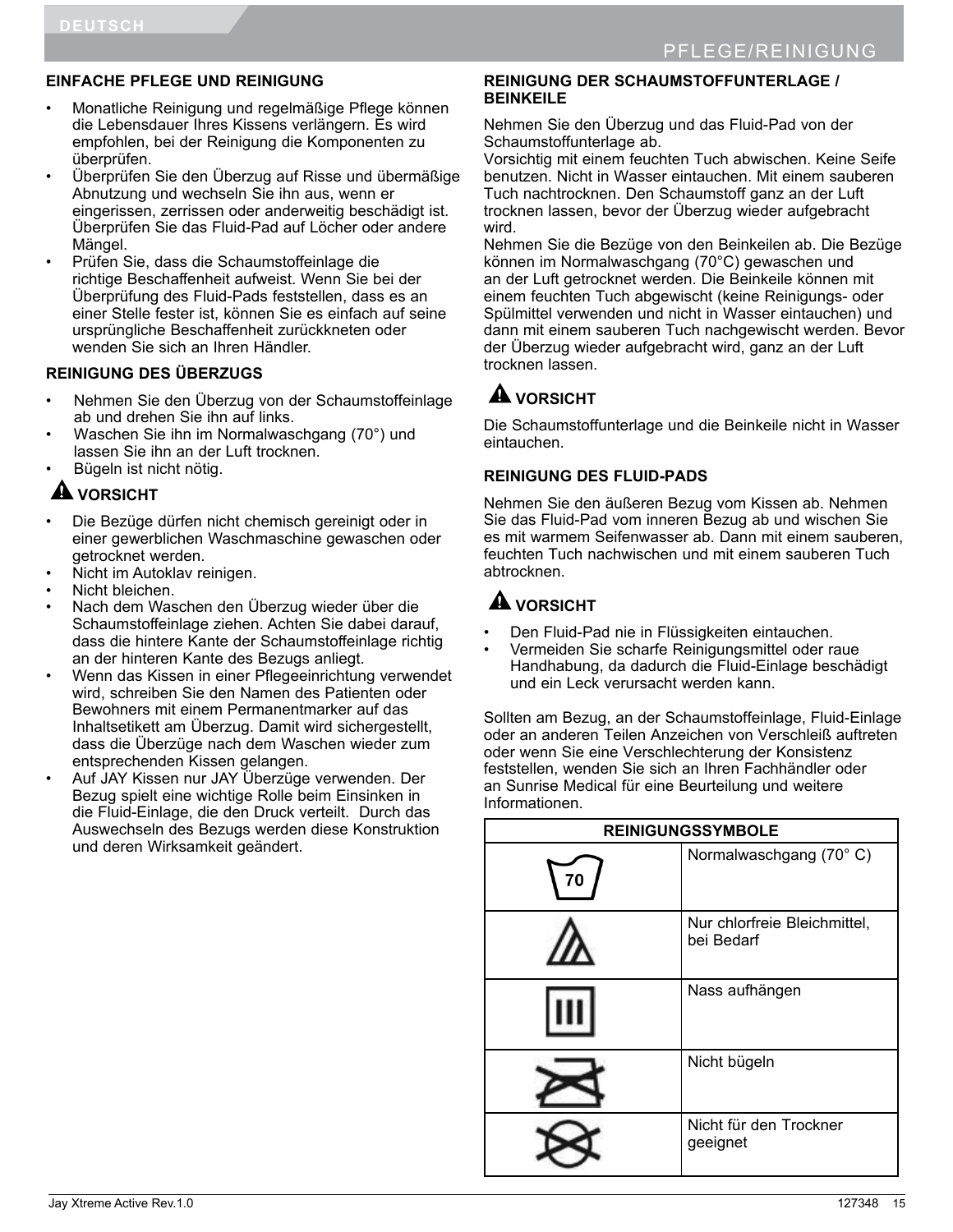# REINIGUNGSTABELLE

<span id="page-12-0"></span>

|                                                                                                                    | Zugelassene Reinigungsverfahren für Jay Kissen                                                                                                                        |        |    |                                 |                          |                                       |                     |                 |                              |
|--------------------------------------------------------------------------------------------------------------------|-----------------------------------------------------------------------------------------------------------------------------------------------------------------------|--------|----|---------------------------------|--------------------------|---------------------------------------|---------------------|-----------------|------------------------------|
| <b>Bezug</b>                                                                                                       | <b>Jay Lite</b>                                                                                                                                                       | Jay J3 | J2 | <b>Jay Easy</b><br><b>Visco</b> | <b>Jay Soft</b><br>Combi | Jay<br><b>Xtreme</b><br><b>Active</b> | Jay<br><b>Basic</b> | <b>Jay Easy</b> | <b>JAY</b><br><b>Balance</b> |
| Waschen<br>chemo-thermische<br>Verfahren 70°C<br>70                                                                | 70                                                                                                                                                                    | 70     | 70 | 70                              | 70                       | 70                                    | 70                  | 70              | 70                           |
| Kissenkern (Schaumstoffbasis)                                                                                      |                                                                                                                                                                       |        |    |                                 |                          |                                       |                     |                 |                              |
| Autoklav<br>bis $105 °C(1)$                                                                                        |                                                                                                                                                                       |        |    |                                 |                          |                                       |                     |                 |                              |
| Sprüh- und<br>Wischdesinfektion                                                                                    |                                                                                                                                                                       |        |    |                                 |                          |                                       |                     |                 |                              |
| Tauchdesinfektion                                                                                                  |                                                                                                                                                                       |        |    |                                 |                          |                                       |                     |                 |                              |
| Kissenkomponenten                                                                                                  |                                                                                                                                                                       |        |    |                                 |                          |                                       |                     |                 |                              |
| Roho Lufteinlage                                                                                                   | N.Z.                                                                                                                                                                  |        |    | N.Z.                            | N.Z.                     | N.Z.                                  | N.Z.                | N.Z.            |                              |
| Positionierungselemente                                                                                            | N.Z.                                                                                                                                                                  |        |    | N.Z.                            | N.Z.                     |                                       | N.Z.                | N.Z.            |                              |
| Fluid-Pad                                                                                                          | N.Z.                                                                                                                                                                  |        |    | N.Z.                            | N.Z.                     |                                       | N.Z.                | $\circ$         |                              |
| (1) Ein Autoklav ist eine selbstverriegelnde Maschine, die mit Hilfe von unter Druck stehendem Dampf sterilisiert. |                                                                                                                                                                       |        |    |                                 |                          |                                       |                     |                 |                              |
|                                                                                                                    | Die Produktgarantie gilt nicht für Produkte, die durch Missachtung dieser Reinigungsanleitung oder die Verwendung<br>ungeeigneter Reinigungsmittel beschädigt wurden. |        |    |                                 |                          |                                       |                     |                 |                              |

#### **Empfohlene Desinfektionsmittel**

Alle Desinfektionsmittel, die vom Robert-Koch-Institut aufgeführt und empfohlen werden: http://www.rki.de/EN/Home/homepage\_node.html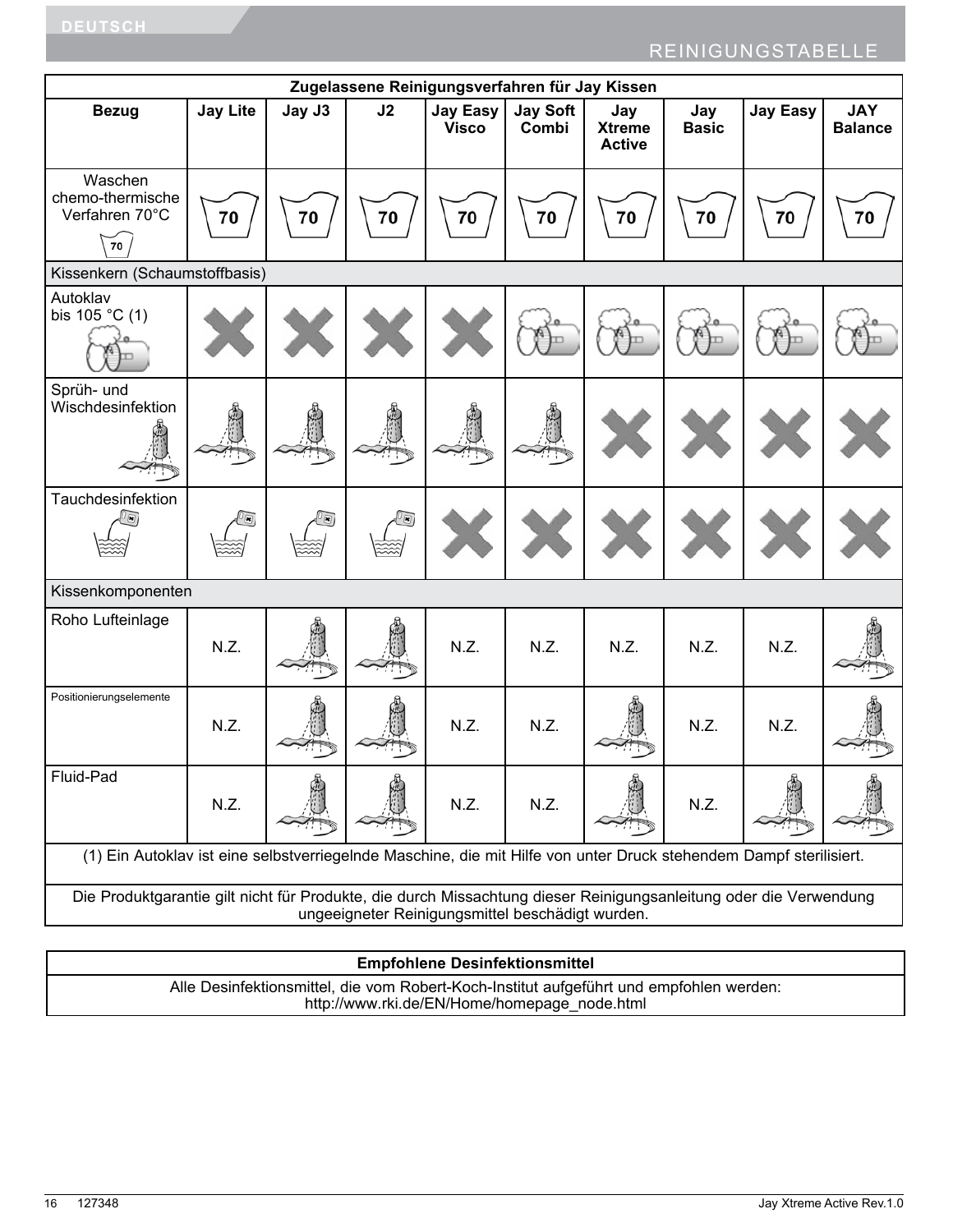#### <span id="page-13-0"></span>**WIEDEREINBAU DES XTREME ACTIVE KISSENS NACH DER REINIGUNG**

Befolgen Sie die Reinigungs- und Pflegeanleitung wie unter "Einfache Pflege, Reinigung und Wiederverwendung" beschrieben und setzen Sie das Kissen dann folgendermaßen wieder zusammen. Setzen Sie die Schaumstoffunterlage in den wasserfesten inneren Bezug ein. Achten Sie darauf, dass sich der Reißverschluss an der Rückseite der Schaumstoffunterlage befindet, an der die Sitzmulde liegt und dass der Klettverschluss in der Sitzmulde oben liegt. Befestigen Sie das Fluid-Pad so am inneren Bezug an der Sitzmulde, dass alle Klettverschlüsse entsprechend der jeweiligen Farbkennzeichnung aufeinander liegen. Wenn Ihr Kissen Bein- oder Oberschenkelkeile enthält, platzieren Sie diese entsprechend Ihren Positionierungsbedürfnissen auf dem inneren Bezug. Die Komponenten des Xtreme Active sind mit vorne und hinten gekennzeichnet, um das Anbringen zu erleichtern.

# **WARNUNG**

• Setzen Sie das Jay Fluid-Pad auf den inneren Bezug ein und achten Sie darauf, dass alle Klettstreifen entsprechend der jeweiligen Farbkennzeichnung der Klettverschlüsse ausgerichtet sind. Eine falsche Ausrichtung könnte zu einer unerwünschten Druckstelle führen, die Verletzungen verursachen könnte.

#### **PRÜFINTERVALL**

Überprüfen Sie Ihr Kissen und Ihr Fluid-Pad einmal im Monat bei der Reinigung.

### **DEUTSCH**

#### **GARANTIE FÜR DAS JAY XTREME ACTIVE KISSEN**

Alle Jay Fluid-Kissen werden einer sorgfältigen Inspektion und Prüfung unterzogen, um die Höchstleistung zu gewährleisten. Wir gewährleisten für einen Zeitraum von 24 Monaten ab dem Kaufdatum für alle Jay Fluid-Kissen, dass sie bei normalem Gebrauch frei von Material- und Herstellungsfehlern sind. Sollte innerhalb von 24 Monaten ab dem Erstkaufdatum ein Material- oder Herstellungsfehler auftreten, wird dieser nach dem Ermessen von Sunrise Medical entweder repariert oder ersetzt. Diese Garantie gilt nicht für Einstiche, Risse oder Verbrennungen sowie den abnehmbaren Bezug des Kissens.

Wir gewährleisten für einen Zeitraum von 6 Monaten ab dem Kaufdatum für den abnehmbaren Bezug, dass er bei normalem Gebrauch frei von Material- und Herstellungsfehlern ist. Sollte innerhalb von sechs (6) Monaten ab dem Erstkaufdatum ein Material- oder Herstellungsfehler auftreten, wird dieser nach dem Ermessen von Sunrise Medical entweder repariert oder das Teil wird ersetzt.

Garantieansprüche müssen dem zuständigen, autorisierten Fachhändler gemeldet werden, der auch die Reparatur in die Wege leitet. Außer den hier ausdrücklichen genannten Garantien sind alle anderen Gewährleistungen, einschließlich der Marktfähigkeit oder Gebrauchstauglichkeit, ausgeschlossen.

# GARANTIE

#### **NACHTRAG ZU GARANTIE, GEBRAUCHS- UND PFLEGEANWEISUNG**

Lassen Sie sich von Ihrem Gesundheitsfürsorger bezüglich der korrekten Anbringung und Verwendung beraten und beachten Sie folgende Punkte:

- Das Fluid in diesem Kissen kann mit der Zeit an Volumen verlieren.
- Der Volumenverlust in diesem Kissen kann dazu führen, dass sich das Kissen durchsitzt.
- Überprüfen Sie das Kissen bei der monatlichen Reinigung und Inspektion auf Durchsitzen (siehe Anleitung unter "Auf Durchsitzen überprüfen" in der Garantie, Gebrauchsund Pflegeanweisung) und auf Ungleichmäßigkeiten bei der Fluidverteilung. Wenn das Fluid an einer Stelle fester ist, kneten Sie es einfach in die ursprüngliche Beschaffenheit zurück.
- Wenn Durchsitzen auftritt, benutzen Sie das Kissen nicht mehr und wenden Sie sich an Ihren Gesundheitsfürsorger. Wenn Sie weitere Unterstützung brauchen, wenden Sie sich bitte an den Kundendienst von Sunrise Medical.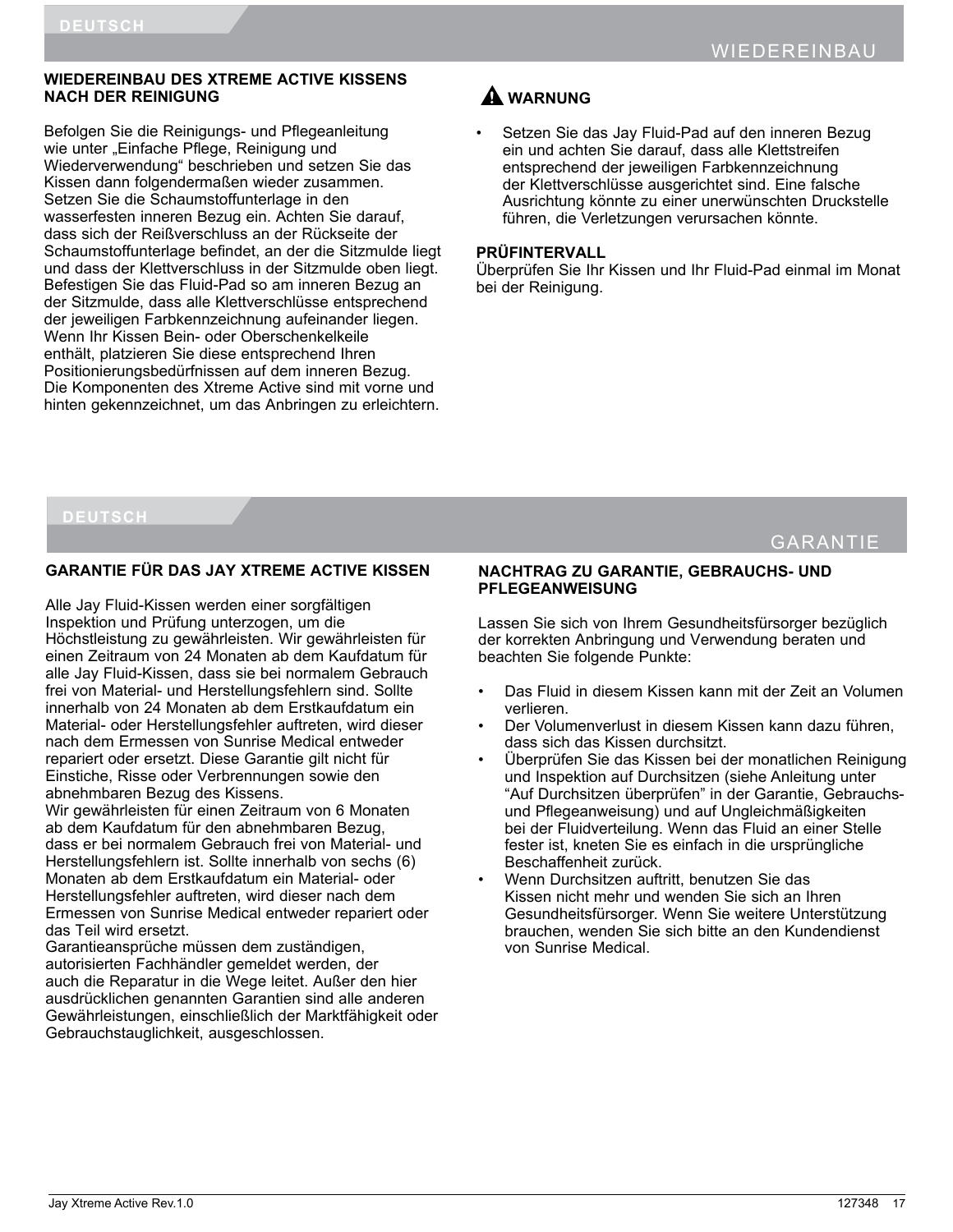<span id="page-14-0"></span>**REMARQUE :** Vérifiez qu'aucun composant n'a été endommagé lors de l'expédition. En cas d'endommagement, n'utilisez PAS le matériel. Contactez Sunrise Medical ou votre revendeur pour de plus amples renseignements.

Sunrise Medical recommande de consulter un médecin, un thérapeute ou un spécialiste de l'assise et du positionnement afin de déterminer si le coussin Jay Xtreme Active est adapté. Seules les personnes suivantes sont habilitées à installer les coussins :

- fournisseur d'équipement médical Sunrise Medical agréé.
- professionnels de la santé qualifiés ayant suivi une formation adéquate auprès de Sunrise Medical ou un revendeur agréé.

# **AVERTISSEMENT GÉNÉRAL**

- N'INSTALLEZ PAS cet équipement sans lire et comprendre ce manuel au préalable. Si vous ne comprenez pas les avertissements, précautions et instructions énoncées, contactez un revendeur ou clinicien qualifié. Dans le cas contraire, vous encourez un risque de blessure ou dommage.
- Évitez le contact prolongé avec l'humidité du crochet et de la boucle en Velcro® pour éviter la détérioration des parties adhésives et le dysfonctionnement des bandes Velcro®.

#### **INTRODUCTION**

Le coussin Xtreme Active a été conçu pour protéger la peau tout en étant léger, confortable et facile à entretenir. Le coussin Xtreme Active comprend une poche de fluide Jay Flow, une base en mousse souple, une housse intérieure de protection contre l'incontinence, des supports latéraux et médians des cuisses en option et une housse extérieure. Pour les utilisateurs actifs, le coussin Xtreme Active participe à la réduction de la pression et du cisaillement, permettant de réduire la formation d'escarres. Le coussin est confortable et facilite le mouvement, permettant ainsi à l'utilisateur de changer de position.

Le coussin Jay Xtreme Active est prévu pour réduire la formation d'escarres. Cependant, aucun coussin ne peut complètement éliminer la pression causée par la station assise ou empêcher l'apparition d'escarres. Le coussin Jay Xtreme Active ne doit en aucun cas se substituer à une bonne hygiène dermatologique, y compris un régime alimentaire équilibré, la propreté et le soulagement régulier de la pression.

#### **Poids maximum de l'utilisateur :**

150 kg pour toutes les tailles.

# **A** AVERTISSEMENT

- L'installation d'un coussin sur un fauteuil roulant peut avoir une incidence sur son centre de gravité. Cela pourrait faire basculer le fauteuil en arrière et éventuellement entraîner des blessures. Testez toujours la stabilité du fauteuil et, si nécessaire, ajoutez des roulettes anti-bascule ou des supports d'adaptateur d'axe pour les personnes à qui il manque un membre.
- Avant une station assise prolongée, il est conseillé de tester le coussin pendant quelques heures, à la suite de quoi il sera nécessaire de faire examiner votre peau par un professionnel afin de vérifier l'éventuelle apparition de rougeurs. Pensez à régulièrement inspecter votre peau afin de détecter l'éventuelle apparition de rougeurs. L'indicateur clinique d'escarres est l'apparition de rougeurs à la surface de la peau. Si votre peau présente des signes de rougeur, n'utilisez plus le coussin et consultez votre médecin ou thérapeute.
- Le coussin Xtreme Active a été conçu pour aider à réduire les risques d'escarres. Cependant, aucun coussin ne peut complètement éliminer la pression causée par la station assise ou empêcher l'apparition d'escarres.

# **A** AVERTISSEMENT

- Ne laissez jamais le coussin à l'extérieur la nuit si la température est inférieure à 5ºC. Avant de l'utiliser, laissez le coussin atteindre la température ambiante. S'asseoir sur une surface extrêmement chaude ou froide peut entraîner des lésions sur la peau.
- N'utilisez pas d'objets tranchants lorsque vous êtes sur le coussin et évitez de vous approcher d'une source de chaleur excessive ou d'une flamme nue.
- **• NIVEAU DE LIQUIDE ADÉQUAT :**La quantité de fluide contenue dans l'insert est à déterminer par le clinicien durant une évaluation de pose. Elle ne doit pas être ajustée sans instructions d'un clinicien, au risque d'altérer les propriétés de soulagement de la pression ou de provoquer des dommages ou blessures.
- **• OBSTRUCTIONS : NE PLACEZ** aucune obstruction entre l'utilisateur et le coussin, ce qui nuirait à l'efficacité du produit.
- **• ORIENTATION DU COUSSIN ET DE LA HOUSSE :** Lorsque le produit est utilisé, l'insert fluide doit être face vers le haut. Si la housse est incorrectement utilisée ou de taille incorrecte, les avantages du coussin peuvent être amoindris voire éliminés, et la peau et le tissu mou, exposés à un risque accru.
- **• BASE ET POCHE DE FLUIDE :** ce produit possède deux coussinets de fluide, chacun prévu pour une base spécifique. Les bases ne sont pas interchangeables. L'utilisation de la poche avec une base inadaptée aura pour effet de réduire, voire d'éliminer les bienfaits du coussin, augmentant ainsi les risques pour la peau et les tissus mous.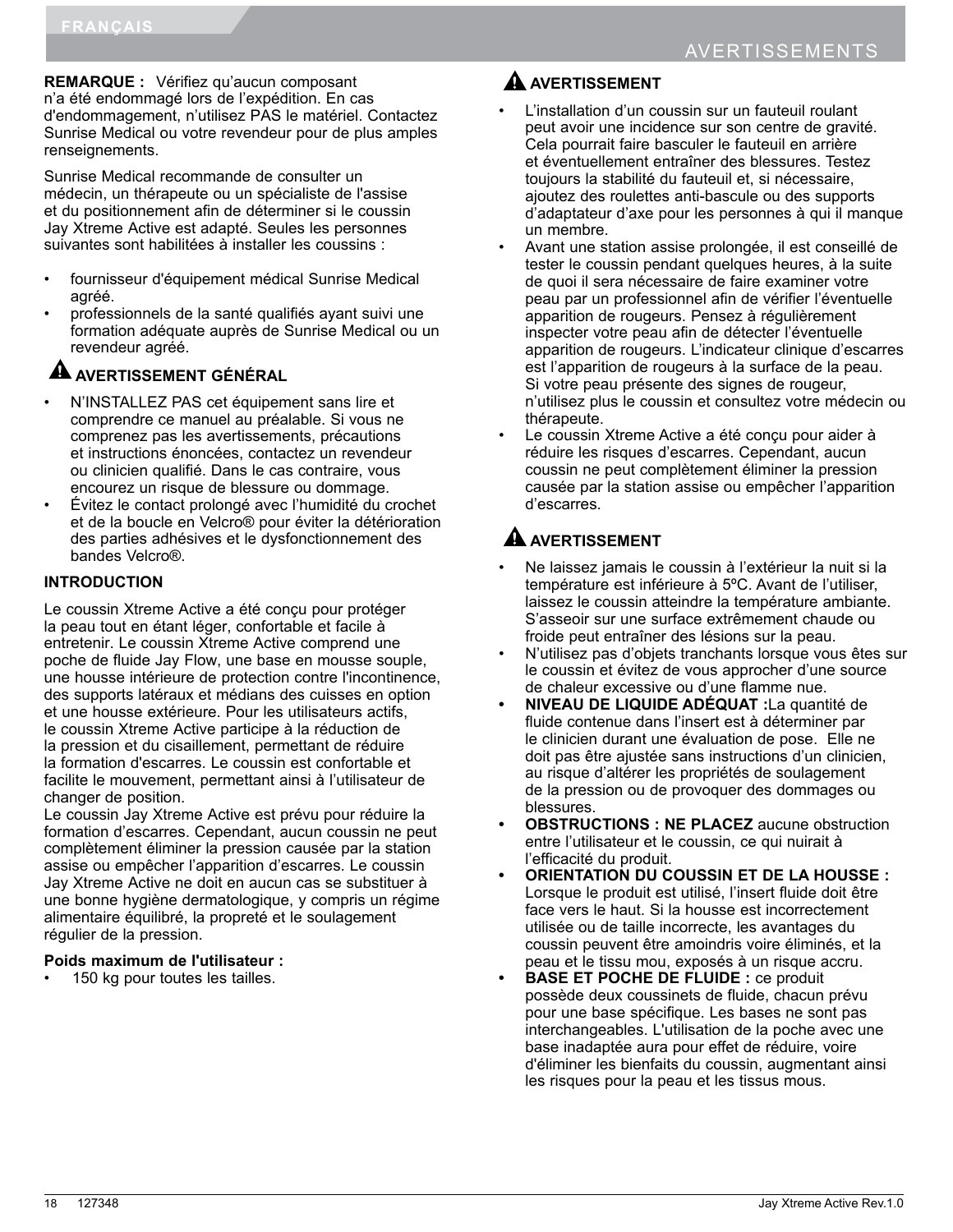#### <span id="page-15-0"></span>**INSTALLATION DU COUSSIN**

Choisissez une taille correspondant à la largeur de vos hanches quand vous êtes assis. Sa longueur doit s'étendre à 3-5 cm de l'arrière des genoux. Placez le coussin le plus loin possible à l'arrière du fauteuil roulant. La bordure arrière biseautée et les angles coupés doivent être aussi près que possible de l'arrière du fauteuil roulant. Pour atteindre la pression d'assise la plus faible possible, les reposepieds doivent être bas afin que vos cuisses reposent confortablement à l'avant du coussin. (Un réglage correct des repose-pieds peut réduire la pression à certains emplacements.)

Lorsque vous êtes assis sur le coussin Jay Xtreme Active, vos ischions doivent être au centre de la poche de fluide. En cas de positionnement incorrect du coussin, ceci peut engendrer un talonnement sur la base et le tissu peut être endommagé. En cas de posture oblique, positionnez le coussin légèrement plus vers l'avant dans le fauteuil afin de ne pas être assis sur la partie avant en mousse du coussin. (Si votre posture est extrêmement oblique, nous vous recommandons les coussins JAY J2® et JAY J3.) De plus, si votre dossier est une toile, il est à remplacer. Vous pouvez le remplacer par un dossier JAY J3. Un dossier rigide assure un positionnement correct des hanches et un soutien du tronc afin de moins vous appuyer sur le sacrum, c.-à-d. le bassin basculant vers l'arrière.

#### **INSTALLATION DE DIFFÉRENTS COUSSINETS DE FLUIDE**

Le coussin Xtreme Active peut être livré avec deux poches de fluide différentes : l'une contenant une plus grande quantité de fluide et la seconde contenant moins de fluide (modèle plus léger).

Les poches de fluide ont un code couleur. Elles se placent sur la housse intérieure selon la couleur de la boucle et du crochet à Velcro®.

#### **REMARQUE :**

- Lorsque vous changez de poche de fluide, vous conservez les mêmes housses intérieure et extérieure du coussin Xtreme Active. En revanche, la base du coussin Xtreme Active dépend de la poche de fluide que vous utilisez.
- Attachez toujours le crochet noir de la poche de fluide à la boucle noire de la housse intérieure et le crochet gris de la poche de fluide à la boucle grise de la housse intérieure.

#### **DÉTECTER LE TASSEMENT DU COUSSIN**

On parle de tassement du coussin lorsque le fluide s'est déplacé et laisse votre bassin reposer sur la base en mousse. Ce phénomène se produit parfois avec les personnes très minces, les personnes utilisant un fauteuil inclinable, les personnes qui s'affaissent dans leur fauteuil ou les personnes qui utilisent un coussin trop large.

Lorsque le fluide se déplace et se tasse en un endroit du coussin, vos ischions et votre coccyx sont soumis à plus grande pression, ce qui accroît le risque d'apparition d'escarres.

Pour vérifier s'il y a tassement de votre coussin, restez assis au moins 2 minutes sur le coussin Jay Xtreme Active sans la housse. Levez-vous du coussin délicatement (ou demandez à quelqu'un de vous aider) en essayant de ne pas déplacer le fluide du coussin. Enfoncez un doigt dans les dépressions, à l'endroit même où vos ischions et votre coccyx reposaient. Normalement vous devriez enfoncer votre doigt d'au moins 1 cm avant de pouvoir sentir la base ferme du coussin.

Si, malgré le fait que votre coussin soit correctement placé et que vos repose-pieds soient réglés à la bonne hauteur, il n'y a pas ce centimètre minimum de fluide, cela signifie que le fluide s'est déplacé. N'utilisez plus ce coussin. (En cas de blessure relativement récente, pouvant entraîner une atrophie post-traumatique, une couche de liquide de 2 cm est recommandée.) Si vous constatez un tassement, peut-être devez-vous vous procurer une poche contenant une plus grande quantité de fluide. Vous pouvez vous procurer une poche plus remplie auprès du service à la clientèle Sunrise Medical.

### **A** AVERTISSEMENT

Lorsque le fluide se déplace et se tasse en un endroit du coussin, vos ischions et votre coccyx sont soumis à plus grande pression, ce qui accroît le risque d'apparition d'escarres. Cessez immédiatement d'utiliser la poche. Consultez votre médecin.





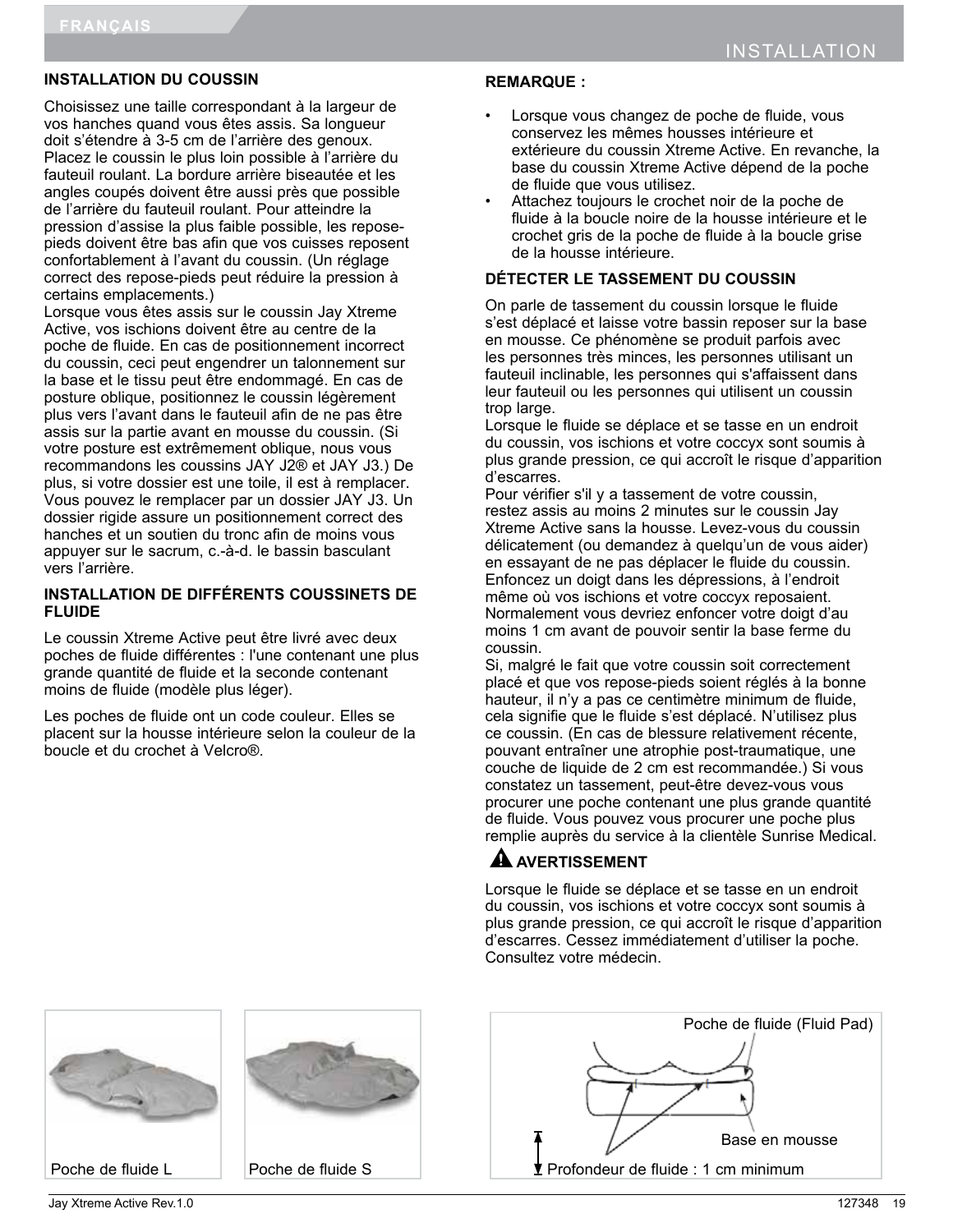#### INSTALLATION

#### **UTILISATION CONJOINTE AVEC UNE PLAQUE D'ASSISE OU UN DOSSIER RIGIDE**

Evitez d'utiliser le coussin sur une toile sur-tendue. Une toile sur-tendue ne maintient pas suffisamment et peut entraîner un mauvais positionnement. Remplacez la toile ou procurez-vous la plaque d'assise réglable Jay ou l'insert de plaque d'assise Jay approprié au coussin. Veillez également à ce que la toile du dossier ne soit pas non plus trop tendue. Une toile de dossier sur-tendue ne maintient pas suffisamment le corps et peut entraîner un mauvais positionnement. Remplacez la toile du dossier ou procurez-vous un support dorsal approprié auprès de Sunrise. Pour une démonstration gratuite de ces produits, contactez un distributeur agréé.

# **A** AVERTISSEMENT

- Si vous installez un coussin de siège dans un fauteuil roulant ceci altère le centre de gravité et peut augmenter le risque de basculement vers l'arrière du fauteuil !
- Vérifiez que les roulettes anti-bascule sont montées sur le fauteuil.

Pour une meilleure posture et un meilleur soulagement des douleurs du dos, nous recommandons le dossier JAY J3. Votre revendeur Sunrise Medical sera heureux de vous démontrer comment se servir de ces dossiers.

#### **RÉGLAGE DE LA POSITION DES JAMBES**

**P**our atteindre la pression d'assise minimale et maximiser le soutien des jambes, baissez les reposepieds, levez le siège et/ou utilisez un coussin plus long. Les adducteurs de cuisses insérés dans la housse de base du coussin empêchent un écartement progressif des jambes. Vous pouvez soit réajuster la tension de la toile du fauteuil roulant soit envisager l'installation d'une assise rigide. Si les jambes sont encore trop écartées, envisagez un coussin JAY J2 ou JAY J3.

#### **ACCESSOIRES POUR COUSSIN XTREME ACTIVE**

Les coussins Xtreme Active sont compatibles avec les cales de support de jambes (2 cales d'adduction des cuisses, 1 butée d'abduction des cuisses).

Ces supports peuvent être commandés sous forme de kit et se fixent au moyen des bandes Velcro® de la housse intérieure.

Lorsqu'ils sont positionnés sur la housse intérieure, les supports accentuent les contours du coussin et assurent un support latéral des cuisses sans compromettre la souplesse du coussin. Le contact avec les jambes est ainsi accru et permet de contrôler l'abduction (séparation des jambes) et l'adduction (en présence de la butée d'abduction des cuisses).



Poche de fluide L et kit de support des jambes



Poche de fluide S et kit de support des jambes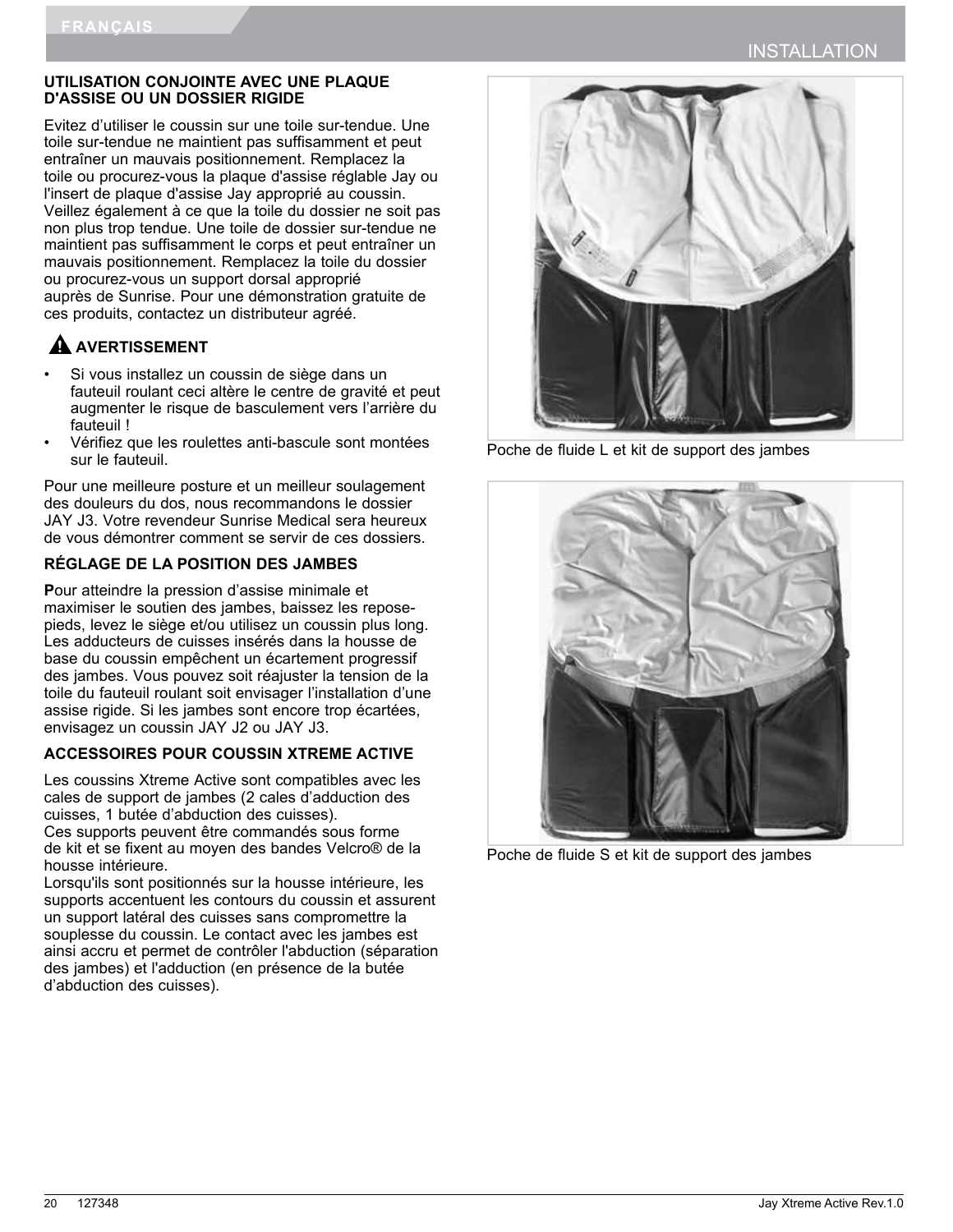#### <span id="page-17-0"></span>**ENTRETIEN ET NETTOYAGE FACILES**

- Un nettoyage mensuel et un entretien régulier pourront vous aider à conserver votre produit plus longtemps. Lors du nettoyage, nous recommandons d'inspecter les différents éléments du coussin.
- Inspectez la housse afin de vérifier qu'elle n'est pas usée. Remplacez-la si elle est déchirée ou si elle n'est pas parfaitement fonctionnelle. Vérifiez l'absence de trous ou autres anomalies dans la poche de fluide.
- Vérifiez que l'insert mousse est uniforme. En vérifiant la poche de fluide, si vous sentez le fluide plus ferme à un endroit particulier, appuyez dessus pour répartir le fluide et/ou contactez votre revendeur.

#### **NETTOYAGE DE LA HOUSE**

- Enlevez la housse de l'insert mousse et retournez-la.
- Lavage en machine à l'eau chaude (70°) et séchage à l'air.
- Repassage non nécessaire.

# **ATTENTION !**

- Pas de nettoyage à sec, ni de lavage ou séchage industriel de la housse.
- Ne placez pas la housse en autoclave.
- Ne la lavez pas à l'eau de Javel.
- Pour réinstaller la housse après lavage, posez-la sur l'insert mousse. Veillez à ce que la partie arrière de la housse corresponde à la partie arrière de l'insert mousse.
- Si ce produit est utilisé en institution, écrivez le nom de son utilisateur au marqueur permanent sur l'étiquette de contenu de la housse. Cela permettra de récupérer la housse après le lavage.
- Utilisez uniquement des housses Jay conçues pour les coussins Jay. La housse joue un rôle important pour l'immersion dans l'insert de fluide qui redistribue la pression. Un changement de housse altère ce modèle de coussin et son efficacité.

#### **NETTOYAGE DE LA BASE EN MOUSSE / CALES DE SUPPORTS DES JAMBES**

Enlevez les housses et la poche de fluide de la base en mousse.

Essuyez délicatement avec un chiffon humide. N'utilisez pas de savon. Ne les plongez pas dans l'eau. Essuyez avec un chiffon propre. Laissez sécher complètement à l'air avant le réassemblage.

Enlevez la housse des supports de jambes. Les housses sont lavables en machine (70°C) mais doivent sécher à l'air. Essuyez les cales de support des jambes à l'aide d'un chiffon humide (n'utilisez pas de savon et ne les plongez pas l'eau), puis séchez à l'aide d'un chiffon propre. Laissezles entièrement sécher à l'air avant de les réinsérer dans les housses.

# **ATTENTION !**

Ne plongez pas la base en mousse et les supports des jambes dans l'eau.

#### **NETTOYAGE DE LA POCHE DE FLUIDE**

Retirez la housse extérieure du coussin. Enlevez la poche de fluide de la housse intérieure et nettoyez-la à l'aide d'un chiffon imprégné d'eau tiède savonneuse. Rincez avec un tissu propre et humide, puis essuyez avec un autre tissu propre.

# **A** ATTENTION

- Ne plongez jamais la poche de fluide dans un liquide.
- Évitez tout nettoyage hostile ou manipulation brutale, pouvant entraîner une détérioration de l'insert de fluide et une fuite.

En cas d'usure évidente sur la housse, de l'insert de mousse, de l'insert de fluide ou d'autres composants, ou d'uniformité détériorée constatée, contactez votre revendeur ou Sunrise Medical pour une inspection et instructions supplémentaires.

| <b>SYMBOLES DE NETTOYAGE</b> |                                                                                   |  |  |  |  |  |
|------------------------------|-----------------------------------------------------------------------------------|--|--|--|--|--|
| 70                           | Lavez en machine à l'eau<br>tiède $(70^{\circ}C)$ .                               |  |  |  |  |  |
|                              | Si nécessaire, utilisez<br>exclusivement des agents<br>non chlorés de blanchiment |  |  |  |  |  |
|                              | Laissez sécher naturellement                                                      |  |  |  |  |  |
|                              | Pas de repassage                                                                  |  |  |  |  |  |
|                              | Pas de nettoyage à sec                                                            |  |  |  |  |  |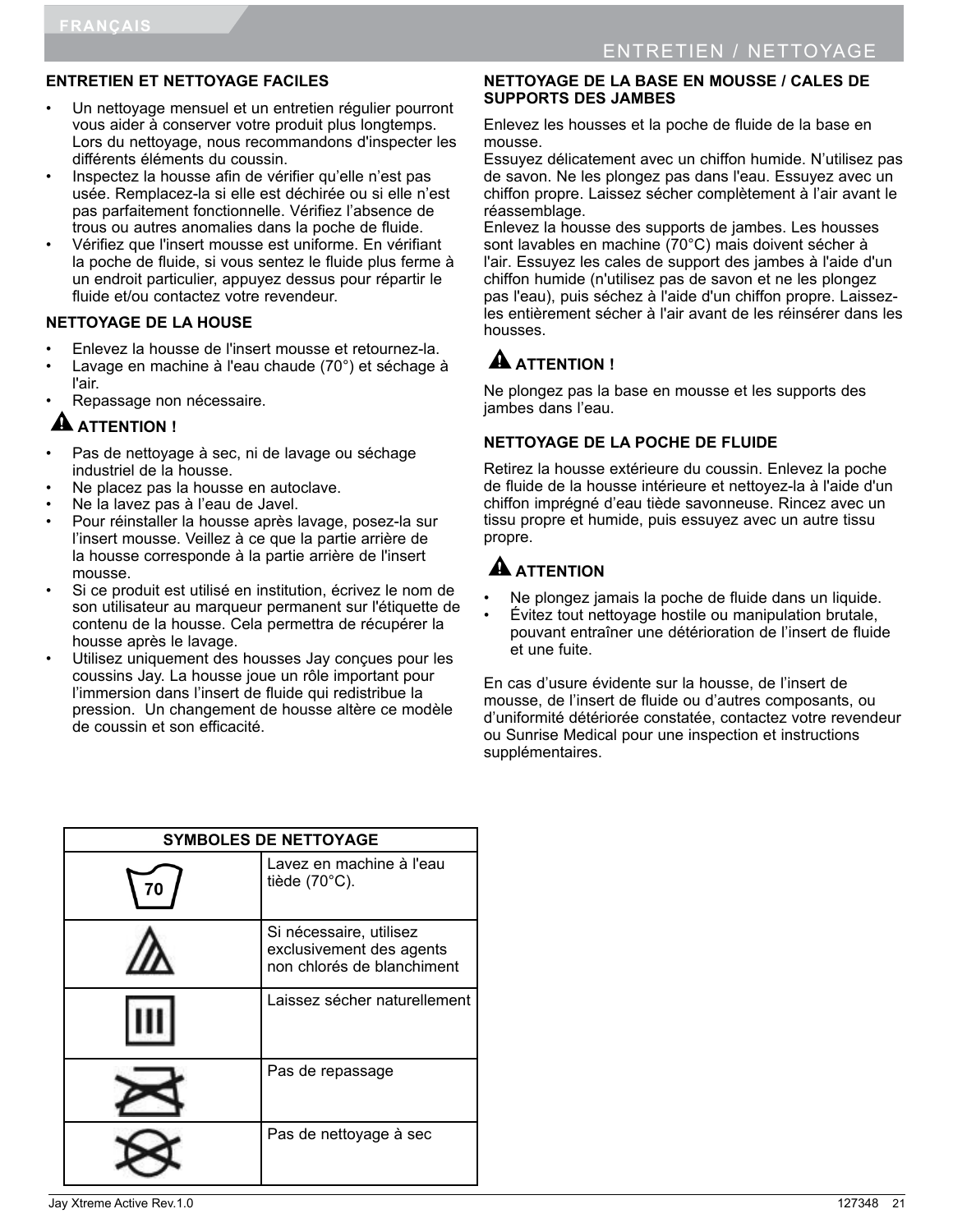# TABLEAU DE NETTOYAGE

<span id="page-18-0"></span>

|                                                                                                            | Procédures préconisées pour le nettoyage des coussins Jay                                                                                                            |                        |    |                                 |                          |                                       |                     |                 |                       |
|------------------------------------------------------------------------------------------------------------|----------------------------------------------------------------------------------------------------------------------------------------------------------------------|------------------------|----|---------------------------------|--------------------------|---------------------------------------|---------------------|-----------------|-----------------------|
| <b>Housse</b>                                                                                              | <b>Jay Lite</b>                                                                                                                                                      | Jay J3                 | J2 | <b>Jay Easy</b><br><b>Visco</b> | <b>Jay Soft</b><br>Combi | Jay<br><b>Xtreme</b><br><b>Active</b> | Jay<br><b>Basic</b> | <b>Jay Easy</b> | Jay<br><b>Balance</b> |
| Procédure<br>de lavage<br>thermochimique<br>70 °C<br>70                                                    | 70                                                                                                                                                                   | 70                     | 70 | 70                              | 70                       | 70                                    | 70                  | 70              | 70                    |
| Centre du coussin (base en mousse)                                                                         |                                                                                                                                                                      |                        |    |                                 |                          |                                       |                     |                 |                       |
| Autoclave<br>jusqu'à 105 °C (1)                                                                            |                                                                                                                                                                      |                        |    |                                 |                          |                                       |                     |                 |                       |
| Désinfection par<br>pulvérisation et<br>essuyage                                                           |                                                                                                                                                                      |                        |    |                                 |                          |                                       |                     |                 |                       |
| Désinfection par<br>immersion                                                                              |                                                                                                                                                                      | $\left  \cdot \right $ |    |                                 |                          |                                       |                     |                 |                       |
| Éléments du coussin                                                                                        |                                                                                                                                                                      |                        |    |                                 |                          |                                       |                     |                 |                       |
| Élément Air Roho                                                                                           | N.D.                                                                                                                                                                 |                        |    | N.D.                            | N.D.                     | N.D.                                  | N.D.                | N.D.            |                       |
| Éléments de<br>positionnement                                                                              | N.D.                                                                                                                                                                 |                        |    | N.D.                            | N.D.                     |                                       | N.D.                | N.D.            |                       |
| Poche de fluide                                                                                            | N.D.                                                                                                                                                                 |                        |    | N.D.                            | N.D.                     |                                       | N.D.                |                 |                       |
| (1) L'autoclave est une machine à verrouillage automatique qui stérilise au moyen de vapeur sous pression. |                                                                                                                                                                      |                        |    |                                 |                          |                                       |                     |                 |                       |
|                                                                                                            | La garantie ne couvre pas la dégradation des produits résultant du non-respect des consignes de nettoyage ou de<br>l'utilisation de composés de nettoyage inadaptés. |                        |    |                                 |                          |                                       |                     |                 |                       |

#### **Désinfectants recommandés**

Tous les désinfectants recensés et recommandés par l'institut Robert Koch : http://www.rki.de/EN/Home/homepage\_node.html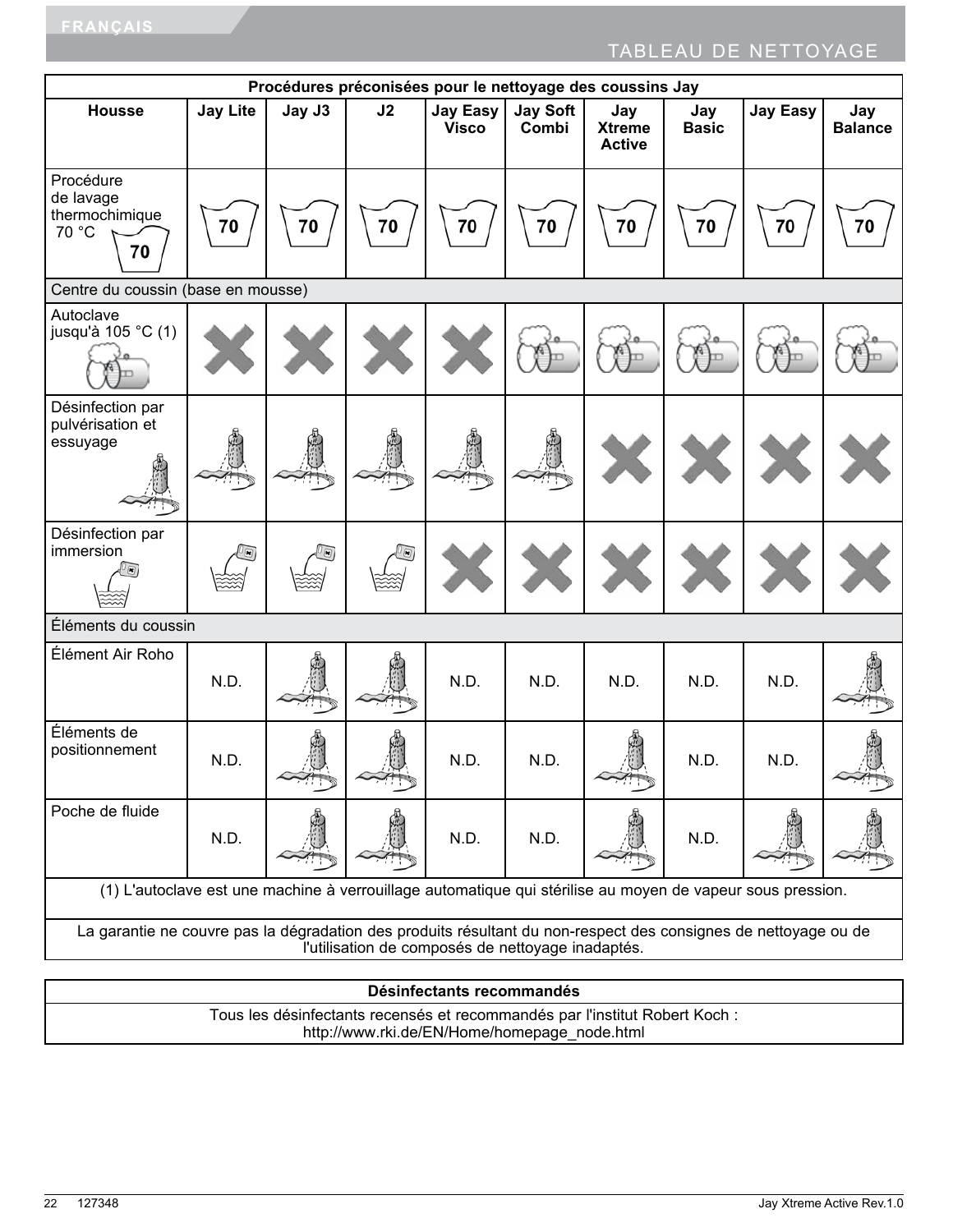GARANTIE

#### <span id="page-19-0"></span>**ASSEMBLAGE DU COUSSIN XTREME ACTIVE APRÈS LE NETTOYAGE**

Respectez les consignes de nettoyage et d'entretien énoncées à la section « Entretien et nettoyage facile », puis rassemblez les éléments du coussin comme suit. Insérez la base en mousse dans la housse intérieure résistante à l'eau. Vérifiez que la fermeture Éclair se trouve à l'arrière de la base en mousse, à l'emplacement de l'assise incurvée, et que le Velcro® est sur le dessus. Fixez la poche de fluide à la housse intérieure au niveau de l'assise incurvée en faisant correspondre les codes couleur des bandes Velcro®.

Si votre coussin est doté de supports de cuisses, placezles sur la housse intérieure en fonction des besoins de positionnement.

Les composants du coussin Xtreme Active possèdent des étiquettes qui indiquent le devant et le derrière afin de simplifier la mise en place.

# **A** AVERTISSEMENT

• Insérez la poche de fluide Jay sur la housse intérieure en veillant à ce que les bandes Velcro® soient alignées en fonction des couleurs du crochet et de la boucle Velcro®. Le mauvais alignement aurait pour effet de créer un point de pression indésirable susceptible de causer des blessures.

#### **FRÉQUENCE DE VÉRIFICATION**

Vérifiez votre coussin et coussinet de gel fluide à chaque nettoyage mensuel.

# **FRANÇAIS**

#### **GARANTIE DU COUSSIN JAY XTREME ACTIVE**

Tous les coussins Jay Fluid sont rigoureusement inspectés et testés pour garantir une performance optimale. Le coussin Jay Fluid est garanti contre tout vice de matériau et de fabrication pendant une période de 24 mois à compter de la date d'achat, dans la mesure où il est fait un usage normal du produit. Si un défaut de matériau ou de fabrication venait à apparaître au cours des 24 premiers mois à compter de la date d'achat d'origine, Sunrise Medical pourra, à sa discrétion, le réparer ou le remplacer gratuitement. Cette garantie ne s'applique pas aux perforations, déchirures ou brûlures, ni à la housse amovible du coussin.

La housse amovible est garantie contre tout vice de matériau et de fabrication pendant une période de six (6) mois à compter de la date d'achat, dans la mesure où il est fait un usage normal du produit. Si un vice de matériau ou de fabrication venait à apparaître au cours des six (6) premiers mois à compter de la date d'achat originale, Sunrise Medical pourra, à sa discrétion, le réparer ou le remplacer gratuitement.

Les réclamations et réparations doivent être effectuées auprès de votre fournisseur agréé le plus proche. Outres les garanties expresses décrites dans le présent document, toutes les autres garanties, y compris les garanties tacites de commercialisation et les garanties de conformité à une fin particulière, sont exclues.

#### **SUPPLÉMENT AU GUIDE D'UTILISATION ET D'ENTRETIEN DE LA GARANTIE**

Consultez un professionnel de santé pour le réglage et l'utilisation corrects, et tenez compte des informations suivantes :

- Avec le temps, le gel fluide de ce coussin peut perdre du volume.
- La perte de volume du fluide peut entraîner le tassement de votre coussin.
- Tous les mois, durant le nettoyage et l'inspection de routine, vérifiez l'absence de tassement du fluide dans le coussin (cf. instructions en section « Détecter le tassement du coussin » dans le guide d'entretien et d'utilisation de la garantie) ainsi que l'uniformité de fluide. Si le fluide est plus concentré sur une partie du coussin, il suffira d'appuyer dessus pour le répartir à nouveau.
- Si tel est le cas, n'utilisez plus ce coussin et contactez le professionnel de santé qui vous suit. Si vous avez besoin d'assistance supplémentaire, contactez le service clientèle Sunrise Medical.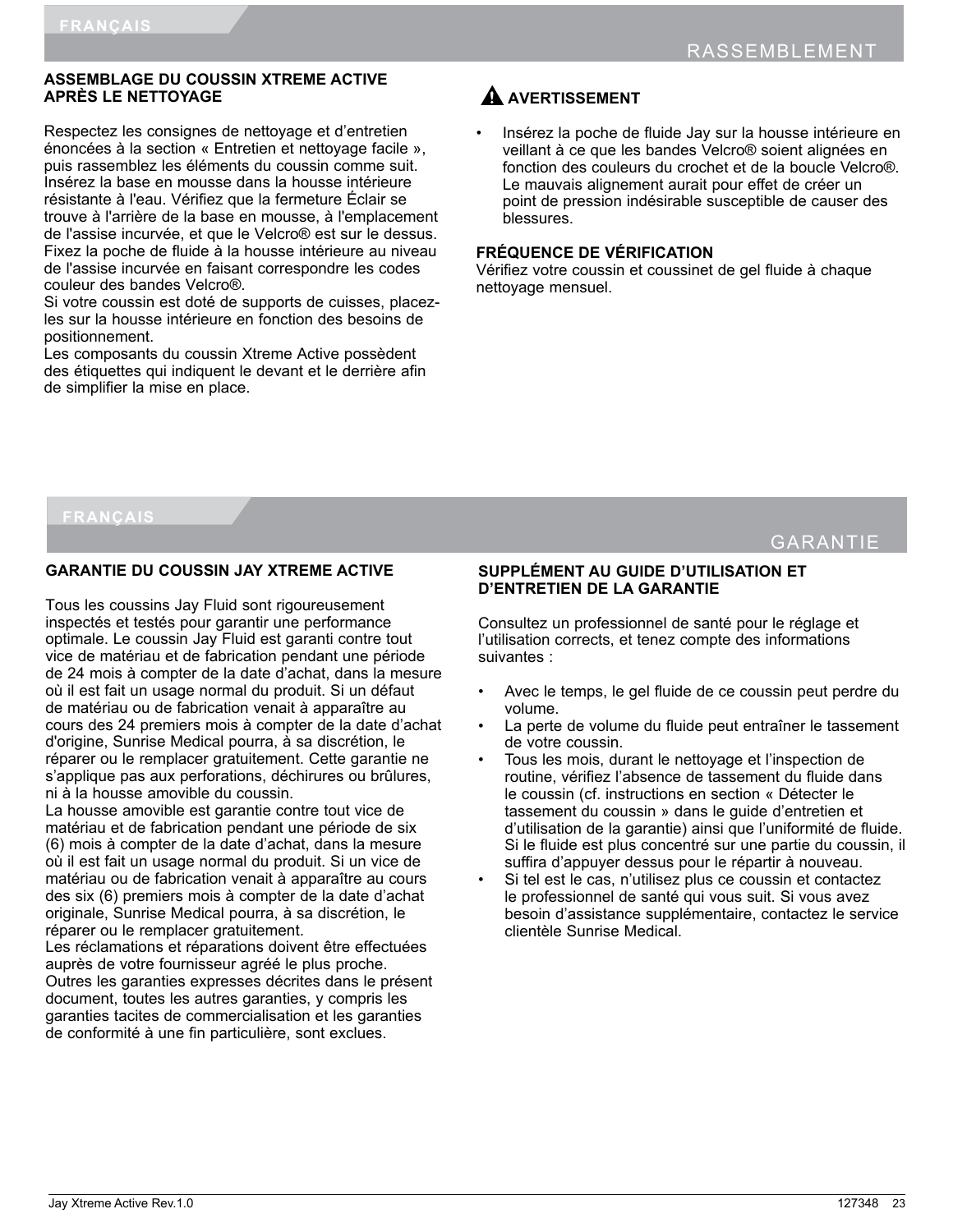<span id="page-20-0"></span>**NOTA:** Controllare che le varie parti non si siano danneggiate durante il trasporto. In caso di danni, NON UTILIZZARE il prodotto. Contattare Sunrise Medical o il rivenditore autorizzato per ulteriori istruzioni.

Sunrise Medical raccomanda di rivolgersi ad un medico, un terapista o un tecnico della riabilitazione esperto in sistemi di seduta e posizionamento per determinare l'idoneità all'uso di un cuscino Jay Xtreme Active.

Cuscini dovrebbero essere installati da:

- un rivenditore autorizzato Sunrise Medical
- un terapista qualificato che abbia ricevuto un'adeguata formazione da Sunrise Medical.

# **AVVERTENZA GENERALE**

- NON installare questo ausilio senza avere prima letto e compreso le istruzioni riportate in questo manuale. In caso di dubbi sulle avvertenze, gli avvisi e le istruzioni, contattare il medico, il terapista o un rivenditore autorizzato per evitare di causare lesioni o danni.
- Evitare che le strisce in Velcro® rimangano umide per lungo tempo per non danneggiare la parte adesiva con conseguente malfunzionamento del Velcro®.

#### **INTRODUZIONE**

Il cuscino Xtreme Active è leggero e comodo, richiede una manutenzione minima e protegge la pelle. Comprende un'imbottitura in gel Jay Flow, una morbida base in schiuma con una fodera interna per incontinenza, sostegni laterali e centrale per le gambe (opzionali) e una fodera esterna. Ideale per l'uso regolare da parte di utenti attivi, il cuscino Xtreme Active contribuisce alla riduzione delle pressioni e delle forze di taglio e di conseguenza diminuisce il rischio di piaghe da decubito. È comodo, non limita il movimento e consente all'utente di cambiare posizione.

Il cuscino Jay Xtreme Active è ideato per aiutare a ridurre il rischio di piaghe da decubito. Nessun cuscino, però, può eliminare del tutto la pressione che si viene a creare in posizione seduta o eliminare il rischio di piaghe da decubito. Quando si utilizza il cuscino Jay Xtreme Active è necessario continuare a prendersi cura della pelle, seguire una dieta appropriata, lavarsi e alleviare regolarmente la pressione.

#### **Portata massima:**

150 kg per tutte le misure.

# **A** AVVERTENZA

- L'uso di un cuscino su una carrozzina può modificarne il centro di gravità facendola ribaltare all'indietro e causando lesioni all'utente. Valutare sempre la necessità di aggiungere dispositivi antiribaltamento o le prolunghe per amputati per aumentare la stabilità della carrozzina.
- Prima di utilizzare qualsiasi cuscino per un periodo prolungato, si consiglia di provarlo in modo continuo per un paio d'ore e di chiedere a un medico di controllare che la pelle non presenti arrossamenti dovuti alla pressione. Verificare regolarmente che la pelle non presenti arrossamenti, che, a livello clinico, indicano l'inizio di una piaga da decubito. Se la pelle presenta degli arrossamenti, smettere immediatamente di utilizzare il cuscino e rivolgersi al medico o al terapista.
- Il cuscino Xtreme Active è stato ideato per aiutare a ridurre l'incidenza delle piaghe da decubito. Nessun cuscino, però, può eliminare del tutto la pressione che si viene a creare in posizione seduta o eliminare il rischio di piaghe da decubito.

# **A** AVVERTENZA

- Non lasciare il cuscino all'aperto di notte a temperature inferiori ai 5°C. Prima di utilizzare il cuscino, lasciare che raggiunga la temperatura ambiente. Se ci si siede su superfici estremamente calde o fredde, la pelle può subire lesioni.
- Evitare il contatto con oggetti appuntiti o l'esposizione al calore eccessivo o al fuoco.
- **• LIVELLO DI FLUIDO CORRETTO:**La quantità di fluido contenuta nell'inserto è determinata dal medico o dal terapista durante una visita di accertamento. Il livello di fluido non deve essere modificato senza il parere del medico o del terapista per non alterare le proprietà di alleviamento della pressione e per evitare di causare lesioni o danni.
- **• OSTACOLI: NON** interporre alcun ostacolo tra l'utente e il cuscino per non ridurre l'efficacia del prodotto.
- **• POSIZIONAMENTO DEL CUSCINO E DELLA FODERA:** Il prodotto deve essere utilizzato con l'inserto in fluido rivolto verso l'alto. Se la fodera non viene usata correttamente oppure è di una misura non corretta, i benefici del cuscino diminuiscono o risultano nulli con conseguente aumento di rischi per la pelle e per i tessuti molli.
- **• BASE DEL CUSCINO E IMBOTTITURA IN GEL:** questo prodotto è disponibile con due imbottiture in gel differenti che si adattano a due basi differenti. Le basi non sono intercambiabili. Se si utilizza un'imbottitura in gel con la base non corretta i benefici del cuscino diminuiscono o risultano nulli, con conseguente aumento di rischi alla pelle e ai tessuti molli.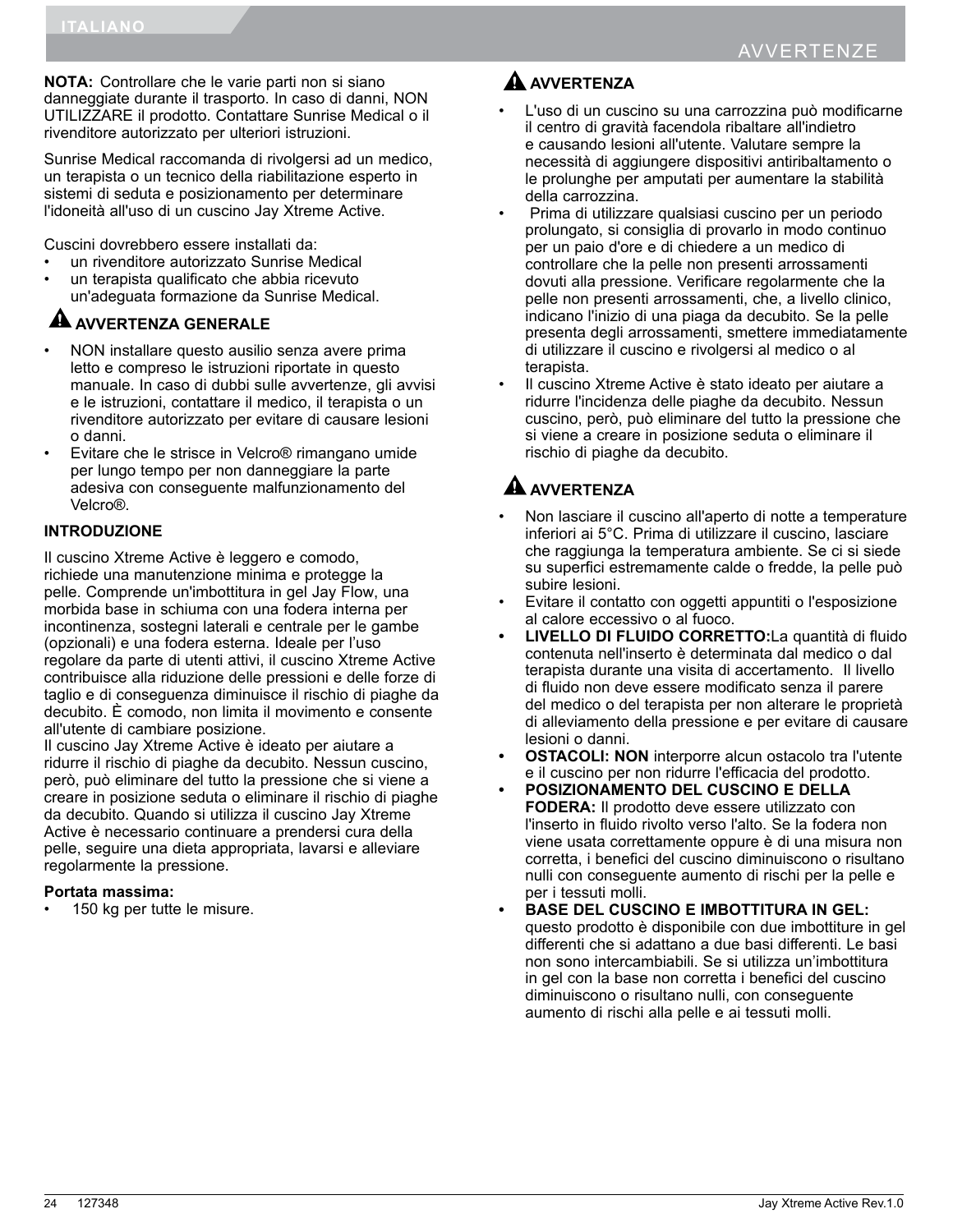<span id="page-21-0"></span>Scegliere un cuscino adeguato alla larghezza dei fianchi in posizione seduta. Il cuscino deve distare 3 - 5 cm dalla parte posteriore delle ginocchia. Sistemare il cuscino il più possibile indietro sulla carrozzina. Il bordo posteriore e gli angoli sagomati devono trovarsi il più vicino possibile allo schienale della carrozzina. Per ridurre la pressione in posizione seduta, posizionare la pedana in modo che le gambe appoggino comodamente sulla parte anteriore del cuscino. (La posizione corretta della pedana può ridurre la pressione in alcuni punti.) Quando si è seduti sul cuscino Jay Xtreme Active, le tuberosità ischiatiche devono trovarsi al centro dell'imbottitura in gel. Se il cuscino non è posizionato correttamente può venire a crearsi un affondamento eccessivo con conseguente danno ai tessuti. In caso di leggera retroversione del bacino, sistemare il cuscino leggermente più in avanti sulla carrozzina, in modo da non sedersi sulla parte anteriore della schiuma del cuscino (in caso di retroversione estrema, si raccomanda l'uso dei cuscini JAY J2® e JAY J3). Inoltre, se lo schienale è costituito dal telo della carrozzina, questo va sostituito. Al suo posto si può usare uno schienale JAY J3. Uno schienale rigido consente di posizionare correttamente i fianchi e sostenere il tronco, in modo da ridurre il carico del peso sull'osso sacro (qualora il bacino sia ruotato all'indietro).

#### **POSIZIONAMENTO DELLE IMBOTTITURE IN GEL**

Il cuscino Xtreme Active può essere ordinato con due imbottiture in gel differenti: una con una maggiore quantità di gel e una con meno gel (ottimizzata per un cuscino superleggero).

Le imbottiture in gel sono codificate per colore e vanno installate sulla fodera interna in base ai colori corrispondenti sulle strisce in Velcro®.

#### **NOTA:**

- INSTALLAZIONE
- La fodera interna e la fodera esterna di Xtreme Active non devono essere cambiate quando si passa da un tipo di imbottitura in gel all'altro. Le basi del cuscino Xtreme Active, invece, dipendono dal gel impiegato.
- Attaccare sempre la striscia nera dell'imbottitura in gel alla striscia nera della fodera interna e la striscia grigia dell'imbottitura in gel alla striscia grigia della fodera interna.

#### **TEST DI AFFONDAMENTO**

Si verifica un affondamento sul cuscino Xtreme Active quando il gel al di sotto delle tuberosità ischiatiche si sposta, cosicché il paziente appoggia direttamente sulla base in schiuma. Questo fenomeno si verifica talvolta nel caso di pazienti molto magri, di utenti che usano carrozzine a schienale reclinabile, che hanno la tendenza a sedersi in modo scomposto o se si usa un cuscino troppo largo.

In caso di affondamento, la pressione esercitata sulle tuberosità ischiatiche e sul coccige aumenta, con conseguente maggior rischio di ulcerazione cutanea. Per controllare il rischio di l'affondamento, sedersi sul cuscino Jay Xtreme Active, senza la fodera, per almeno 2 minuti. Alzarsi e sedersi (oppure chiedere aiuto a qualcuno per il trasferimento), cercando di non modificare la posizione del fluido sottostante. Premere sugli avvallamenti del cuscino in corrispondenza delle tuberosità ischiatiche e del coccige. Dovrebbe essere ancora presente uno spessore di almeno 1 cm di fluido prima di toccare la base in schiuma rigida sottostante del cuscino.

Se il cuscino e gli appoggiapiedi sono posizionati correttamente e lo spessore del fluido è inferiore a 1 cm, il cuscino non deve essere utilizzato. (Per le lesioni relativamente recenti si raccomanda uno strato di fluido di 2 cm per evitare un'atrofia post-traumatica). In caso di affondamento, può essere necessario usare un'imbottitura con gel aggiuntivo. Potrete richiedere un'imbottitura con gel aggiuntivo presso il rivenditore di fiducia Sunrise Medical.

# A **AVVERTENZA**

In caso di affondamento eccessivo la pressione esercitata sulle tuberosità ischiatiche e sul coccige aumenta, con conseguente maggior rischio di ulcerazione cutanea. Interrompere immediatamente l'utilizzo del cuscino. Rivolgersi al terapista o al tecnico ortopedico.

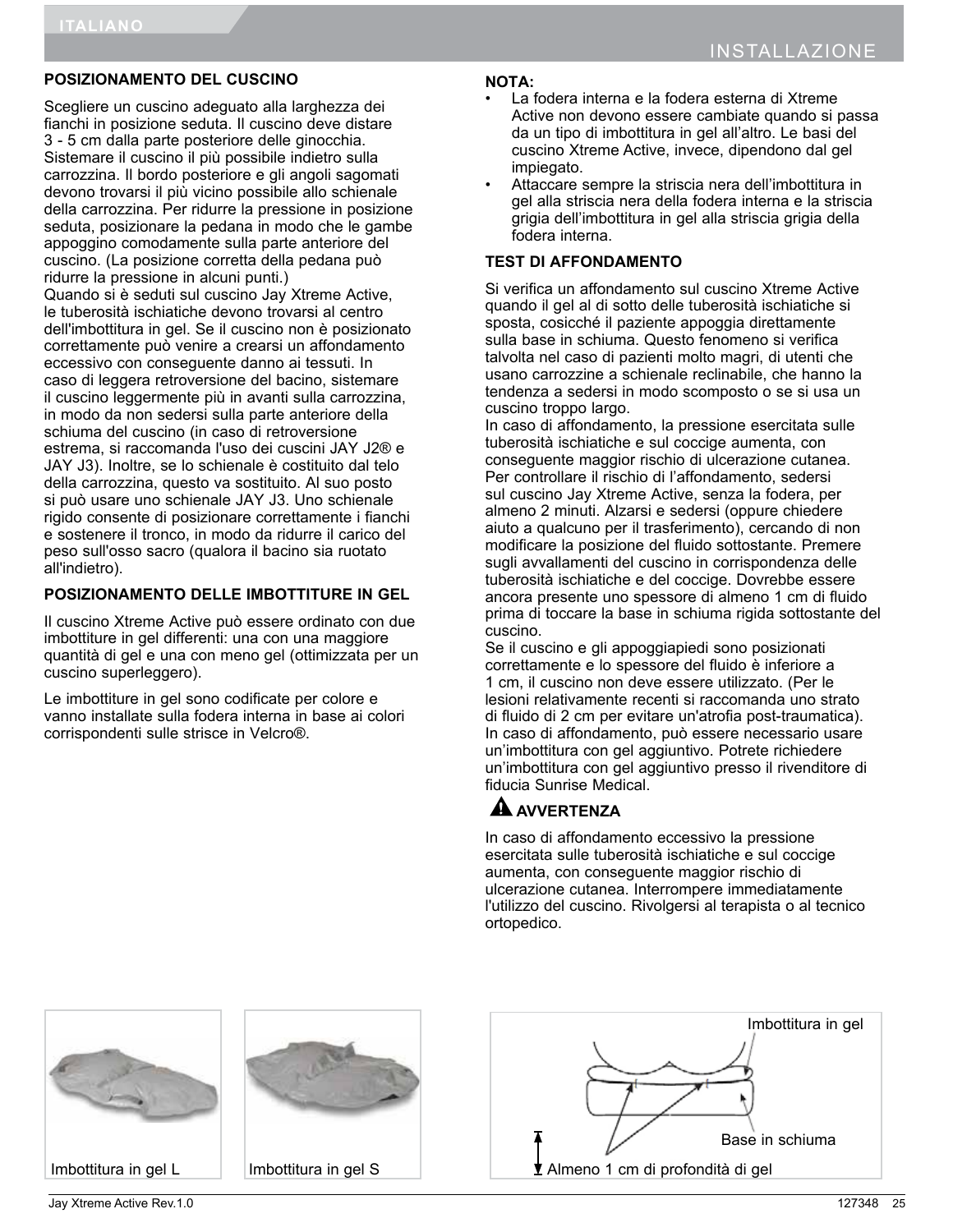#### **INSTALLAZIONE**

#### **USO CON UN SEDILE E UNO SCHIENALE RIGIDO**

Non utilizzare il cuscino su un rivestimento del sedile eccessivamente allungato. Un rivestimento del sedile troppo allungato non offre un supporto adeguato per il cuscino e, di conseguenza, l'utente può assumere una postura errata. Sostituire il rivestimento in tela o acquistare il sedile rigido regolabile Jay o l'inserto rigido per il sedile Jay adatto per il cuscino.

Non utilizzare un telo dello schienale eccessivamente teso. Un telo dello schienale troppo allungato non offre un supporto adeguato per il corpo e, di conseguenza, può causare un posizionamento non corretto dell'utente. Sostituire il rivestimento in tela oppure acquistare presso un rivenditore Sunrise un supporto rigido per lo schienale appropriato. Contattare un rivenditore autorizzato per la dimostrazione gratuita di questi prodotti.

# **A** AVVERTENZA

- L'uso di un cuscino modifica il centro di gravità della carrozzina, che potrebbe quindi ribaltarsi all'indietro.
- Montare sempre le ruotine antiribaltamento sulla carrozzina!

Per una migliore postura e per un maggiore sollievo dal mal di schiena, si consiglia l'uso dello schienale JAY J3. Il rivenditore Sunrise Medical sarà lieto di mostrarvi questi tipi di schienale.

#### **COME POSIZIONARE LE GAMBE**

**P**er ridurre la pressione in posizione seduta ed ottimizzare il sostegno delle gambe, abbassare la pedana, alzare il sedie e/o usare un cuscino più lungo. I cunei sulla fodera della base del cuscino impediscono il graduale divaricamento delle gambe. ll telo della seduta può essere teso maggiormente, oppure si può usare un inserto rigido per la seduta. Se, nonostante questo, le gambe sono ancora troppo divaricate, prendere in considerazione l'uso di un cuscino JAY J2, Jay Balance o JAY J3.

#### **ACCESSORI DEL CUSCINO XTREME ACTIVE**

Su ogni cuscino Xtreme Active è possibile inserire dei supportI per le gambe (2 supporti laterali, 1 supporto centrale).

Questi supporti possono essere ordinati come un kit e montati sulle strisce in Velcro® della fodera interna. Una volta posizionati sulla fodera interna, i supporti aumentano la profondità della superficie superiore del cuscino, fornendo un supporto laterale per le gambe senza compromettere la morbidezza. Il maggiore contatto con le gambe facilita il controllo dell'abduzione (separazione delle gambe) e dell'adduzione (se viene usato un supporto centrale).



Imbottitura L in gel e kit di supporto per le gambe

![](_page_22_Picture_16.jpeg)

Imbottitura S in gel e kit di supporto per le gambe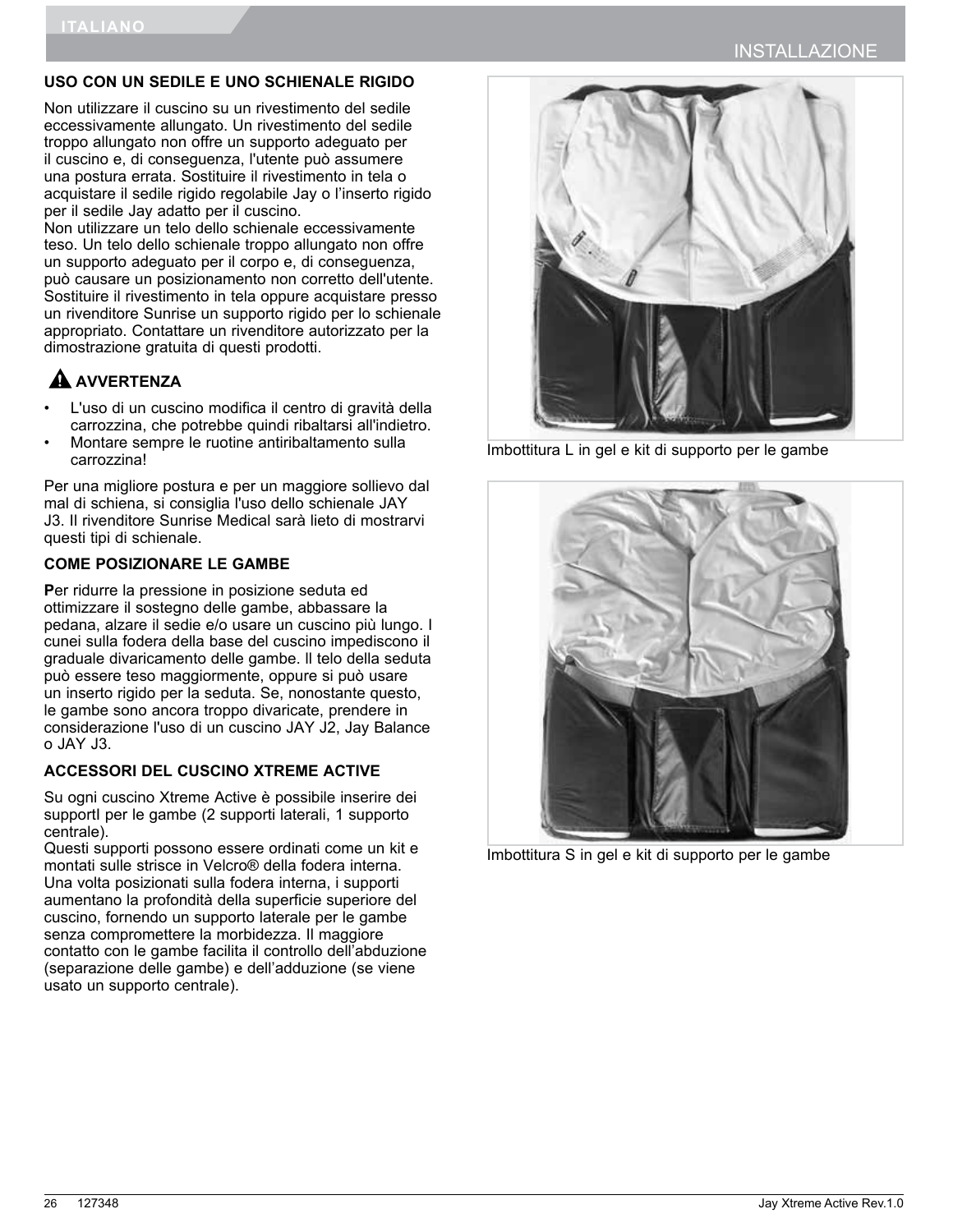#### <span id="page-23-0"></span>**MANUTENZIONE E PULIZIA**

- La pulizia mensile e una manutenzione regolare possono contribuire a prolungare la durata del cuscino. Durante la pulizia si consiglia di esaminare tutte le parti del cuscino.
- Controllare che la fodera non sia strappata o eccessivamente logora e sostituirla se è strappata, tagliata o comunque non perfettamente in ordine. Verificare che nell'imbottitura in fluido non siano presenti fori o altre anomalie.
- Controllare l'inserto in schiuma per verificarne la consistenza. Se, quando si controlla l'imbottitura in fluido, si rileva un'area più spessa, modellare l'imbottitura con le mani per ridarle la consistenza originale e/o rivolgersi al rivenditore Sunrise Medical autorizzato.

#### **PULIZIA DELLA FODERA**

- Rimuovere l'inserto in schiuma e rivoltare la fodera.
- Lavare in lavatrice in acqua calda (70°) e asciugare all'aria.
- Non stirare.

# **ALATTENZIONE**

- Non lavare la fodera a secco, né utilizzare lavatrici ed asciugatrici industriali.
- Non sterilizzare in autoclave a vapore.
- Non candeggiare.
- Dopo il lavaggio, rimettere la fodera sull'inserto in schiuma. Assicurarsi che la parte posteriore della fodera combaci con la parte posteriore dell'inserto in schiuma.
- Se l'utente si trova in un istituto o in ospedale, scrivere il nome dell'utente con un pennarello indelebile sull'etichetta della fodera. In questo modo sarà più facile individuare le fodere dopo il lavaggio.
- Utilizzare solo fodere Jay per i cuscini Jay. La fodera è un elemento importante, in quanto consente il posizionamento corretto dell'utente sopra l'inserto in fluido per una buona ridistribuzione della pressione. Cambiando la fodera si altera il design e l'efficacia del cuscino.

#### **PULIZIA DELLA BASE IN SCHIUMA / DEI CUNEI DI SUPPORTO PER LE GAMBE**

Rimuovere le fodere e l'imbottitura in gel dalla base in schiuma.

Pulire delicatamente con un panno umido. Non utilizzare sapone. Non immergere in acqua. Passare la base in schiuma con un panno pulito, quindi lasciarla asciugare completamente all'aria prima di riporla nella fodera. Rimuovere le fodere dai supporti per le gambe. Le fodere possono essere lavate in lavatrice (70°C) e asciugate all'aria. I cunei di supporto per le gambe possono essere puliti strofinandoli prima con un panno umido (non usare sapone e non immergere nell'acqua) e poi con un panno pulito. Quindi lasciarli asciugare completamente all'aria prima di riporli nella fodera.

# **A** ATTENZIONE

Non immergere la base in schiuma e i supporti per le gambe nell'acqua.

#### **PULIZIA DELL'IMBOTTITURA IN GEL**

Rimuovere la fodera esterna dal cuscino. Rimuovere l'imbottitura in gel dalla fodera interna e pulirla con acqua tiepida e sapone. Sciacquare con un panno pulito umido ed asciugare con un panno pulito.

# **A** ATTENZIONE

- Non immergere l'imbottitura in gel in alcun liquido.
- Evitare di esercitare un'eccessiva azione meccanica durante la pulizia e la manipolazione per prevenire la degradazione dell'inserto in fluido e conseguenti fuoriuscite di fluido.

In caso di segni di usura e strappi su fodera, inserto in schiuma, inserto in fluido o altre parti, oppure se si osserva un deterioramento della consistenza, contattare il rivenditore di fiducia o Sunrise Medical per richiedere un controllo ed ulteriori istruzioni.

| <b>SIMBOLI PER IL LAVAGGIO</b> |                                                                                     |  |  |  |  |  |
|--------------------------------|-------------------------------------------------------------------------------------|--|--|--|--|--|
| 70                             | Lavare in lavatrice in acqua<br>calda $(70 °C)$                                     |  |  |  |  |  |
|                                | Se necessario, smacchiare<br>utilizzando solamente<br>prodotti non a base di cloro. |  |  |  |  |  |
|                                | Asciugare all'aria                                                                  |  |  |  |  |  |
|                                | Non stirare                                                                         |  |  |  |  |  |
|                                | Non lavare a secco.                                                                 |  |  |  |  |  |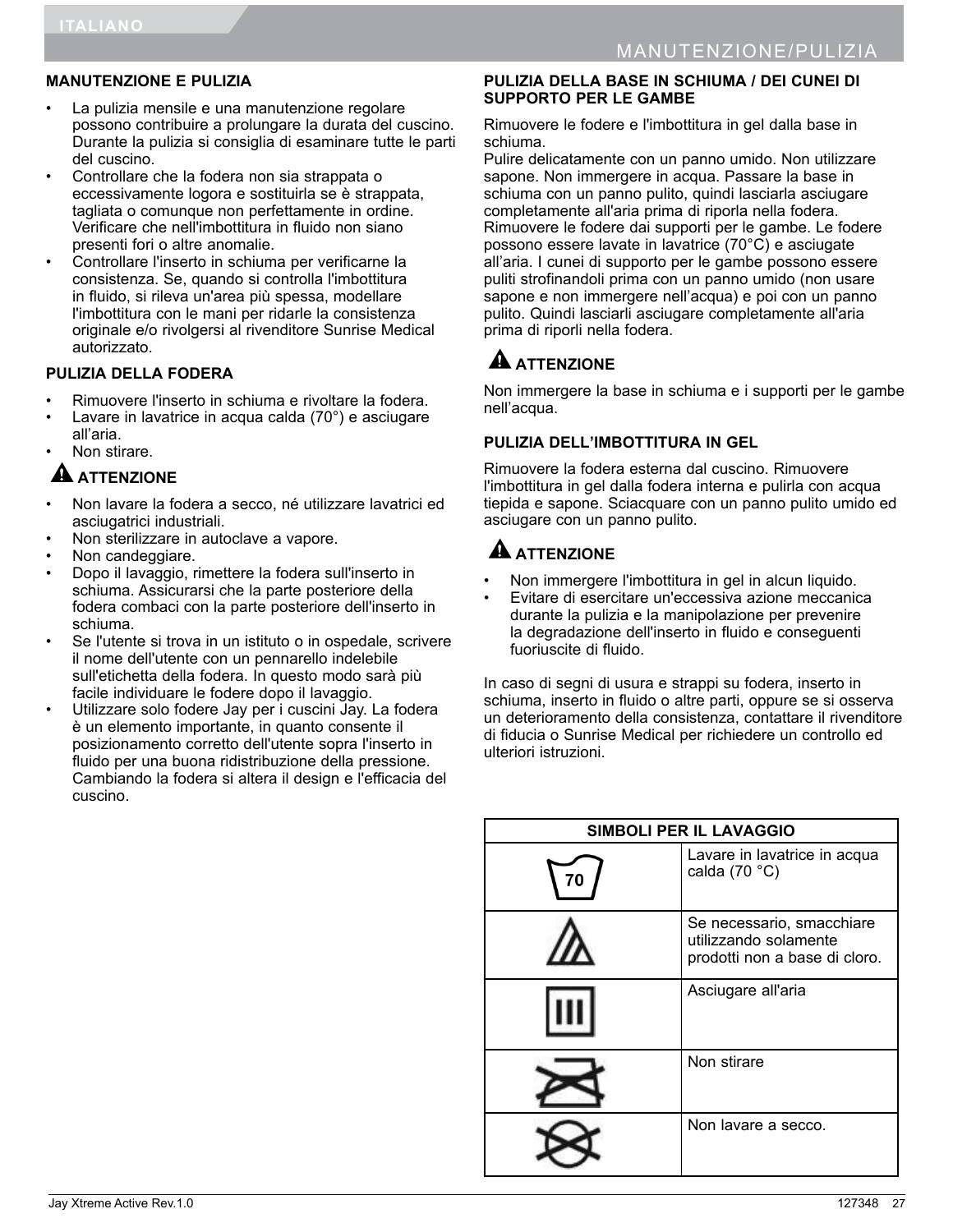# GRAFICO PER LA PULIZIA

<span id="page-24-0"></span>

| Procedure di pulizia approvate per i cuscini Jay                                                                        |                          |                          |                          |                                                         |                          |                                       |                     |                 |                       |
|-------------------------------------------------------------------------------------------------------------------------|--------------------------|--------------------------|--------------------------|---------------------------------------------------------|--------------------------|---------------------------------------|---------------------|-----------------|-----------------------|
| Fodera                                                                                                                  | <b>Jay Lite</b>          | Jay J3                   | J2                       | <b>Jay Easy</b><br><b>Visco</b>                         | <b>Jay Soft</b><br>Combi | Jay<br><b>Xtreme</b><br><b>Active</b> | Jay<br><b>Basic</b> | <b>Jay Easy</b> | Jay<br><b>Balance</b> |
| Procedura<br>di lavaggio<br>termochimico<br>70°C<br>70                                                                  | 70                       | 70                       | 70                       | 70                                                      | 70                       | 70                                    | 70                  | 70              | 70                    |
| Centro del cuscino (base in schiuma)                                                                                    |                          |                          |                          |                                                         |                          |                                       |                     |                 |                       |
| Autoclave<br>a vapore<br>fino a 105 °C (1)                                                                              |                          |                          |                          |                                                         |                          | D                                     |                     |                 |                       |
| Disinfezione a<br>spray                                                                                                 |                          |                          |                          |                                                         |                          |                                       |                     |                 |                       |
| Disinfezione per<br>immersione                                                                                          | $\left[ \bullet \right]$ | $\left[ \bullet \right]$ | $\left[ \bullet \right]$ |                                                         |                          |                                       |                     |                 |                       |
| Elementi del cuscino                                                                                                    |                          |                          |                          |                                                         |                          |                                       |                     |                 |                       |
| Inserto ad aria<br>Roho                                                                                                 | N/A                      |                          |                          | N/A                                                     | N/A                      | N/A                                   | N/A                 | N/A             |                       |
| Elementi di<br>posizionamento                                                                                           | N/A                      |                          |                          | N/A                                                     | N/A                      |                                       | N/A                 | N/A             |                       |
| Imbottitura in gel                                                                                                      | N/A                      |                          |                          | N/A                                                     | N/A                      |                                       | N/A                 |                 |                       |
| (1) Un'autoclave è una macchina per la sterilizzazione a vapore sotto pressione.                                        |                          |                          |                          |                                                         |                          |                                       |                     |                 |                       |
| La garanzia del prodotto non si applica a prodotti danneggiati a causa della mancata osservanza di queste istruzioni di |                          |                          |                          | pulizia o dell'uso di composti detergenti non adeguati. |                          |                                       |                     |                 |                       |

#### **Disinfettanti raccomandati**

Tutti i disinfettanti elencati e raccomandati dall'istituto Robert Koch: http://www.rki.de/EN/Home/homepage\_node.html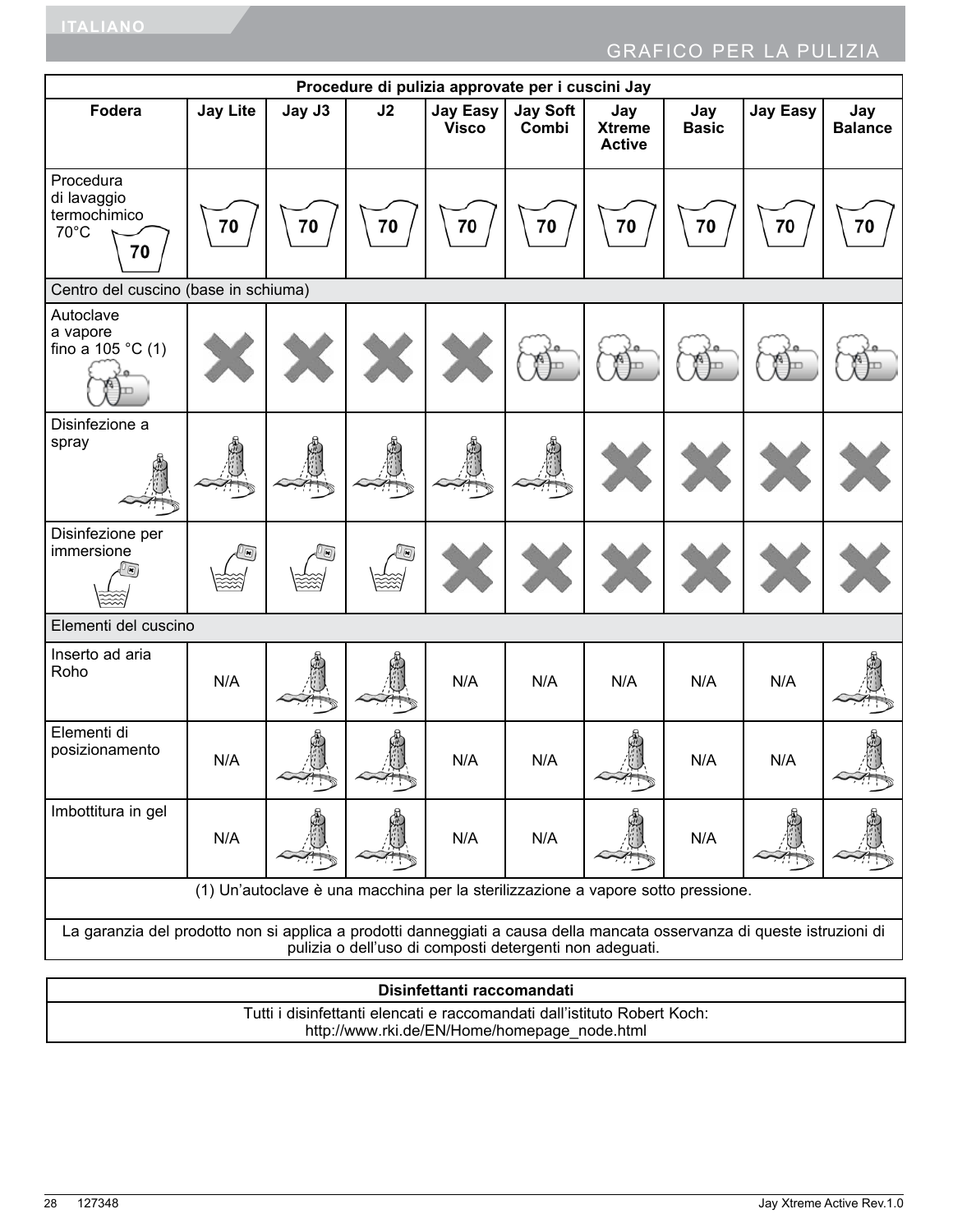<span id="page-25-0"></span>**LET OP:** Controleer of het product niet beschadigd is tijdens transport. Indien er schade is, gebruik het kussen dan NIET. Neem contact op met Sunrise Medical of uw leverancier voor verdere **instructies** 

Sunrise Medical adviseert overleg met een klinische medicus, bijvoorbeeld een arts, of een therapeut of medische zorgverlener gespecialiseerd in zitten en positioneren, om te bepalen of een Jay Xtreme Active kussen voor u geschikt is.

Kussens moeten uitsluitend worden aangebracht door:

- een erkende Sunrise Medical leverancier.
- een gekwalificeerde medische zorgverlener die een toepasselijke training heeft doorlopen via Sunrise Medical of een door Sunrise Medical erkende leverancier.

### **ALGEMENE WAARSCHUWINGEN!**

- Bevestig dit product NIET voordat u eerst de gebruikershandleiding hebt gelezen en goed hebt begrepen. Indien u de instructies, waarschuwingen of adviezen niet goed begrijpt, neem dan contact op met een gekwalificeerde clinicus of leverancier om letsel of schade te voorkomen.
- De Velcro® haak en lus mogen niet langdurig met vocht in contact komen. Hierdoor kan de kleefkracht verminderen wat kan leiden tot het niet-functioneren van het klittenband.

#### **INLEIDING**

Het Xtreme Active kussen is ontwikkeld om de voordelen van huidbescherming te combineren met een lichtgewicht, comfortabel ontwerp met weinig eisen ten aanzien van het onderhoud. Het Xtreme Active kussen bevat een Jay Flow gelpad, een basis van zacht schuim, een incontinentie binnenhoes, optioneel laterale en mediale dijbeenondersteuning en een buitenhoes. Voor actieve en regelmatige gebruikers helpt het Xtreme Active kussen druk en wrijving te verminderen; hierdoor wordt de afbraak van huid mogelijk verminderd. Het kussen is comfortabel en maakt beweging mogelijk; de gebruiker kan zijn positie op het kussen veranderen. Het Jay Xtreme Active kussen is ontworpen om decubitus te helpen voorkomen. Geen enkel kussen kan echter de druk die ontstaat door langdurig zitten, volledig teniet doen of doorzitplekken voorkomen. Het Jay Xtreme Active kussen is geen vervanging voor goede huidverzorging, zoals gezond eten, hygiëne, en regelmatige drukverlichting.

#### **Max. gebruikersgewicht:**

150 kg voor alle maten.

# **A** WAARSCHUWING

- Door het aanbrengen van een kussen op de rolstoel, kan het zwaartepunt van de rolstoel veranderen. Hierdoor bestaat de kans dat de rolstoel achterover kantelt, wat tot letsel kan leiden. Beoordeel altijd of het nodig is anti-tip of aangepaste beugels voor mensen met een amputatie aan te brengen om daarmee de stabiliteit te vergroten.
- Voordat u langdurig gebruik maakt van een bepaald kussen, moet het kussen gedurende een aantal uur worden uitgeprobeerd. Hierbij dient een medische professional uw huid te inspecteren en erop toe te zien dat zich geen rode drukplekken ontwikkelen. Ook moet u zelf geregeld controleren of uw huid niet rood wordt. Een rode huid is een klinische indicatie dat er afbraak van weefsel plaatsvindt. Als uw huid rood wordt, moet u het gebruik van het betreffende kussen ogenblikkelijk stoppen en contact opnemen met uw dokter of therapeut.
- Het Xtreme Active kussen is ontwikkeld om het ontstaan en de aanwezigheid van decubitus te verminderen. Geen enkel kussen kan echter de druk die ontstaat door langdurig zitten, volledig teniet doen of doorzitplekken voorkomen.

# **A** WAARSCHUWING

- Bewaar het kussen niet bij temperaturen beneden 5° C. Laat het kussen voor gebruik op kamertemperatuur komen. Wanneer u langdurig op zeer koude of zeer warme oppervlaktes zit, kan dit tot huidbeschadigingen leiden.
- Vermijd contact met scherpe voorwerpen en stel het kussen niet bloot aan extreme warmte of open vuur.
- **• DE JUISTE HOEVEELHEID GEL:**De hoeveelheid gel in het insteekstuk wordt tijdens een zitconsult bepaald door de clinicus. De hoeveelheid gel mag niet zonder advies van een arts worden veranderd; wijzigingen kunnen leiden tot andere drukverminderende eigenschappen en dit kan leiden tot letsel of schade.
- **• BELEMMERINGEN: Plaats GEEN** belemmerende voorwerpen tussen de gebruiker en het kussen; dit vermindert de effectiviteit van het product.
- **• PLAATSING VAN KUSSEN EN HOES:** Het kussen moet worden gebruikt met de zijde van het insteekstuk aan de bovenzijde. Indien de hoes niet correct is aangebracht, of indien de hoes de verkeerde maat is, kan dit de voordelen van het kussen verminderen of zelfs helemaal te niet doen.
- **• KUSSENBASIS EN GELPAD:** Dit product kent twee verschillende gelpads die passen bij twee verschillende kussenbases. De bases zijn onderling niet uitwisselbaar. Wanneer een gelpad in combinatie met de onjuiste basis wordt gebruikt, worden de goede eigenschappen voor de gebruiker verminderd, of zelfs geheel opgeheven. Hierdoor ontstaat een groter risico op beschadiging van de huid en het zachte weefsel.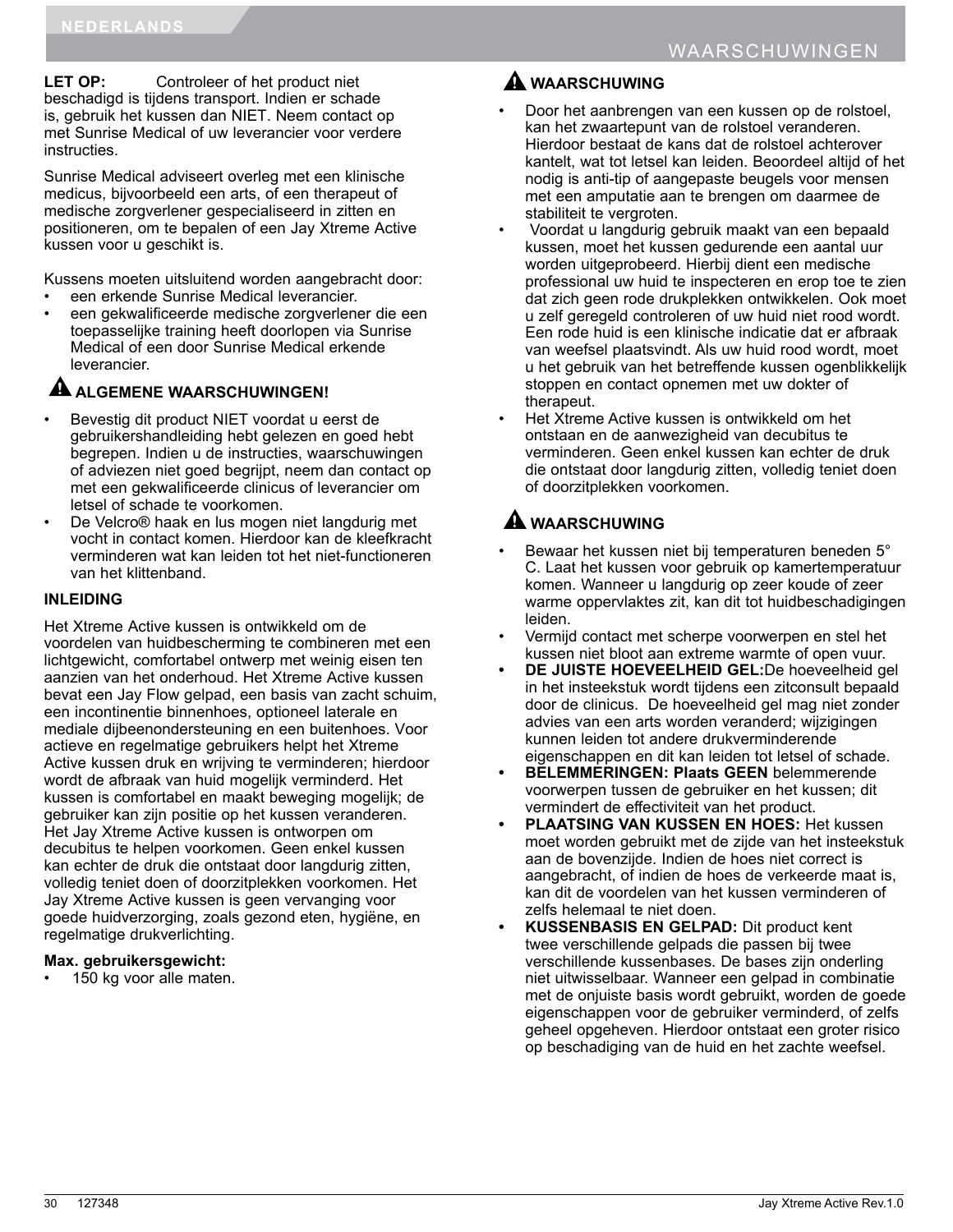![](_page_26_Picture_0.jpeg)